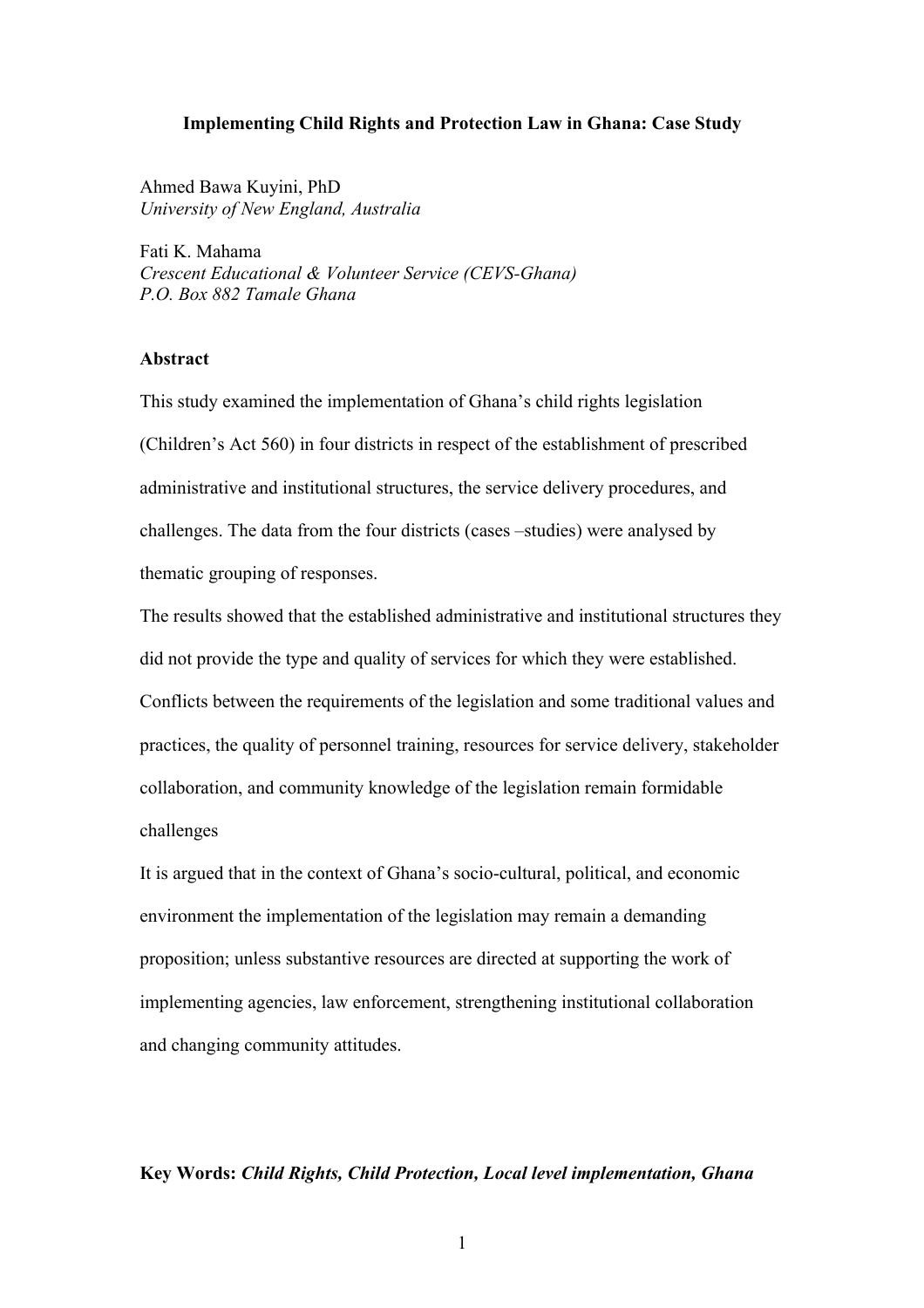### **Background**

The promulgation and ratification of the UN Convention on the Rights of the Child, which provides for a uniform set of rights for all of the world's children, was an opportunity for governments to institute legislation, policies and structures for setting in motion the mechanisms for realising these rights. Aside from making provisions for enhancing child survival, participation, and development, the convention makes provisions for the protection of children from harm and exploitation. These protective requirements not only imply a new definition of parental responsibility, but also a new definition of child rearing practices in many developing countries. In Ghana, such new universal definitions are bound to create conflict with long-held values and cultural practices in regard to child rearing. These potential conflicts and the political, social and economic factors may constitute formidable barriers to effective implementation of the provisions of the convention, especially in relation to the protective aspects of the child rights law.

### **The Ghanaian Situation**

Ghana's current estimated population of 22 million is largely young, with an estimated 54% of the population below the age of 18 (Ghana Statistical Service 2006). This implies a huge responsibility on the part of government when it comes to the rights of children.

A situation analysis by UNICEF-Ghana (2000) showed that many Ghanaian children were poor, with inadequate access to food, safe drinking water, health and education. In terms of health, the report noted that the infant and child mortality rates for underfive age children were still high-108 per 1,000, resulting from infectious and parasitic diseases, respiratory problems, low birth weight, Diarrhea, food and nutrition factors,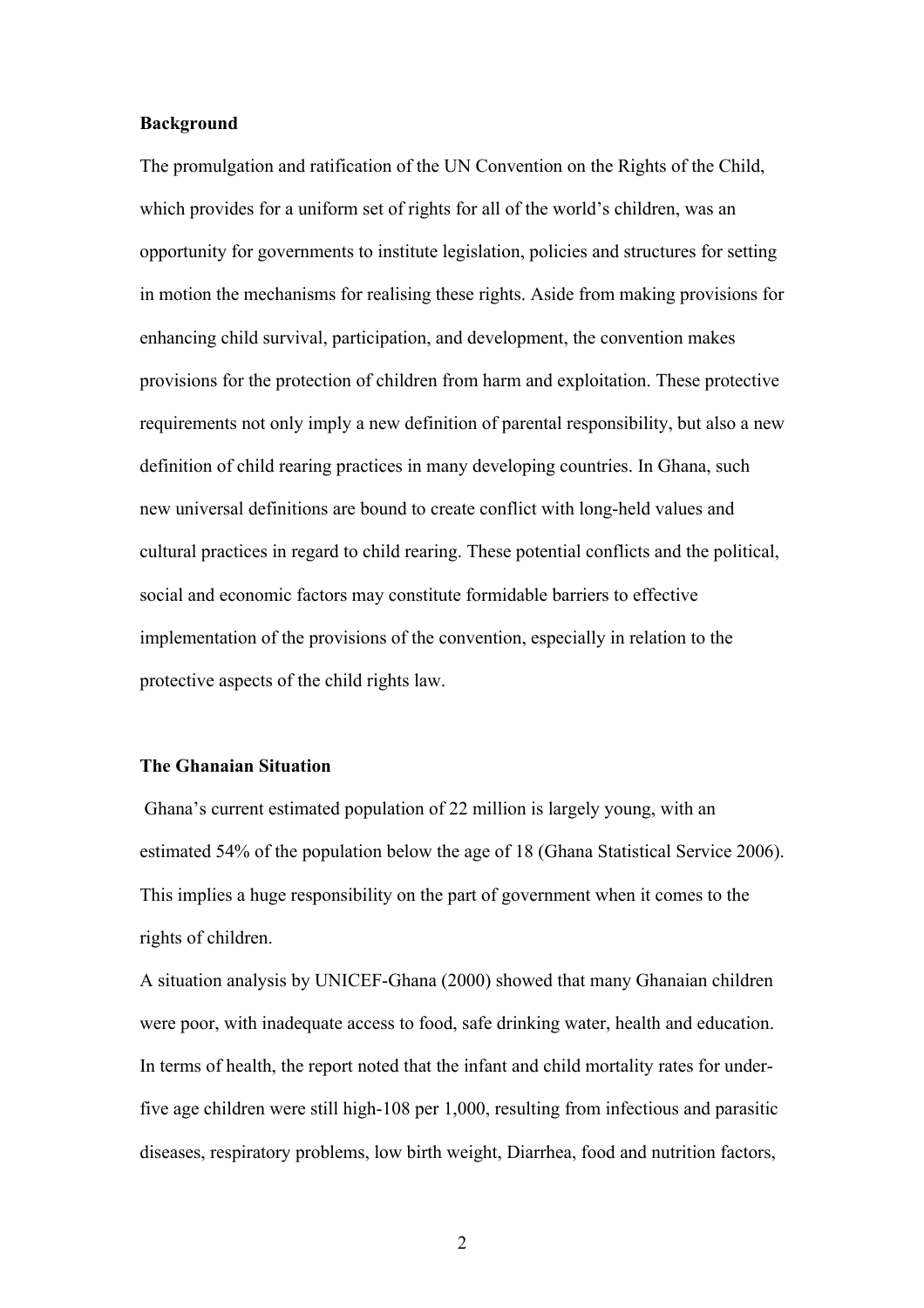access and utilization of health care services, Parental (maternal) educational levels etc (Ministry of Health, 1998, 2003; UNICEF-Ghana, 2000). Malnutrition accounted for stunting in 33.6 % of rural and 30 % of urban children while children. (Ghana Statistical Service, 2003); Further, school enrolment rates at the preschool and primary levels, were still low in 2004 (33% and 72 % respectively) in spite of a policy of free basic education (GES, 2004)

More critically, UNICEF (2000) reported that many children were being subjected to physical, emotional and sexual abuse. The specific forms of abuse included defilement, statutory rape, incest, harassment, harmful corporal punishment, abandonment, abduction, intentional neglect, sexual and domestic exploitation and female genital mutilation in some traditional areas. Children with disabilities also suffered from outright neglect, denial of access to education and in some cases eliminated by parents ashamed of having a child with disability. In recent times, the phenomenal increases in population and rapid urbanization, coupled with breakdown of traditional family structures is resulting in growing numbers of street children in all urban centres. Many of these children were engaged in voluntary and forced labour, and thus denied opportunity to have an education.

The Government of Ghana ratified the UN Convention on the Rights of the Child (CRC) in 1990 and participated in the world summit on children. It also embarked on a number of reforms to provide education, health, food and security and protection of the rights children from1990s.In 1992, a ten year national program of action called "The Child Cannot Wait" was drawn up to fulfill the demands of the UN Convention on the Rights of the Child. The process of law reform began in 1995 and the draft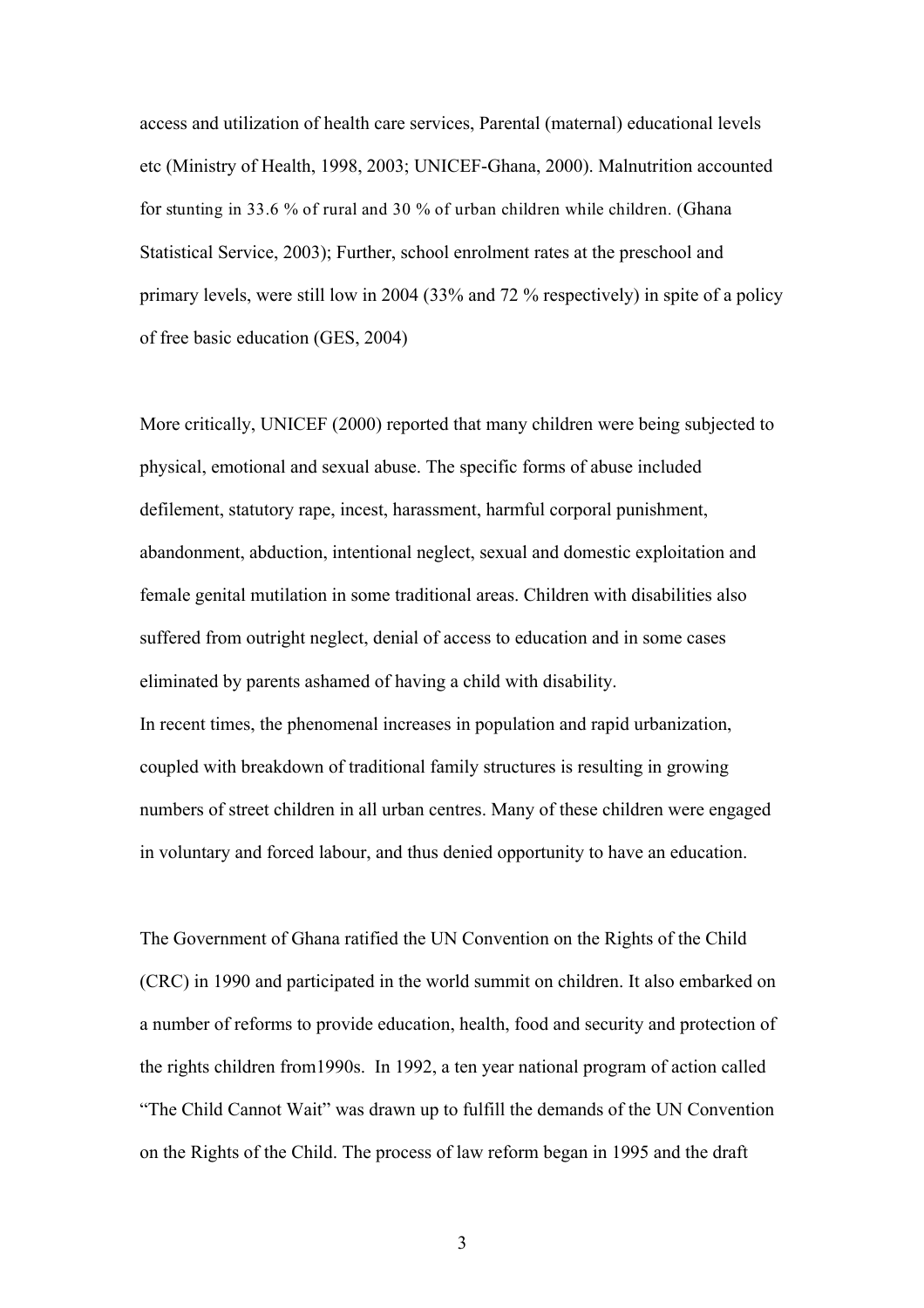children's' bill was prepared in conformity with existing legislation and CRC. The bill was passed by the parliament of Ghana as the 'The Children's Act (Act 560) in June 1998.

The content of the Act rests on the welfare principles that recognize that the interest of the child shall be central in all matters concerning the child.

The law requires that every child would have right to name and nationality, and grow up with parents. They would also have right to parental property, right to social activity, opinion, education and well-being. The act further sets out to protect the child from exploitative labor, discrimination, torture and degrading treatment, as well betrothal and marriage.

These objectives aside, the Act defines the variety of institutions and individuals and the mechanisms for implementing these noble objectives for the betterment of the status of children in Ghana.

Among the many requirements are the following:

a) All districts shall have social welfare officers designated for the job of implementing the Act,

c) All parents and other persons who are legally liable to maintain a child is under a duty to supply the necessities of life, health, education and reasonable shelter. c) There shall be established child rights committees and residential homes to

advocate for children's rights and to cater for needs of children outside of their homes.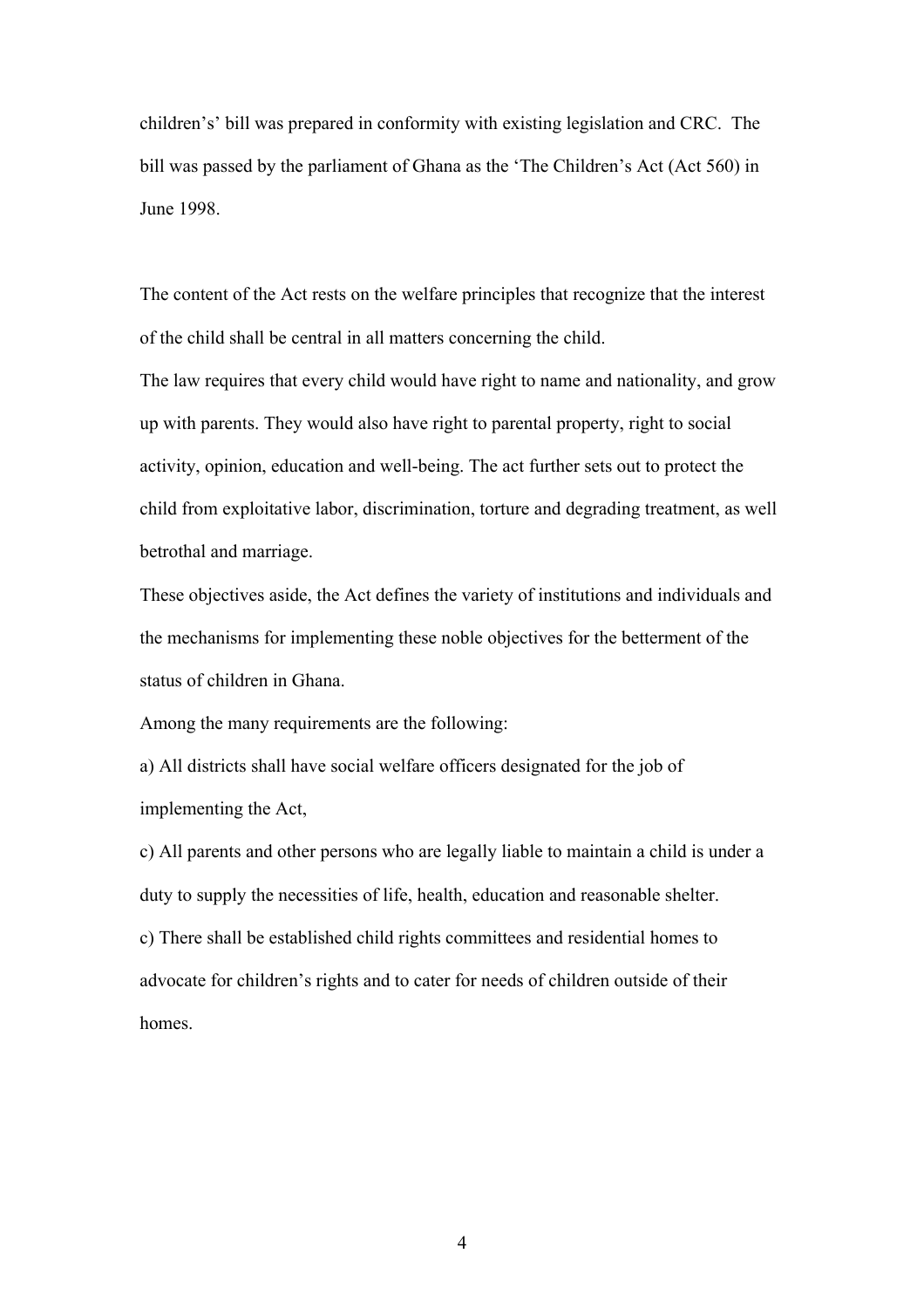d) The act also stipulates the establishment of a family tribunal with a panel that would consider and deliberate on all cases involving children.

These provisions are aimed to provide justice to children through mediation and reconciliation and based on the traditional system of arbitration and resolution of conflicts. As part of the support for children's access to legal aid, The Commission on Human Rights and Administrative Justice (set up by the constitution) has offices in all districts to be a referral point on child rights. The law began to be implemented by all District Assemblies (Local Councils) from late 1998.

The successes with the implementation of child rights laws in developed countries have been realised through the development of comprehensive structures and /or systems that aid compliance with the laws and reasonable provision of resources to support the work of implementing agencies. However, in spite of the availability of substantial resources and support of central governments*,* there are still reports of some degree of neglect and abuse of children in the developed countries. And as Lachman (2002) notes " One cannot be sure that there is conclusive evidence to confirm that the child protection services in countries such as the US or those of Western Europe have changed the outcome of children in the long-term" (p 587).

Reports on the implementation of the child rights law in Ghana (Ghana Government report 2005, Ghana NGO Coalition on the Rights of the Child (GNCRC), (2005) showed that the governmental agencies tasked with implementing the demands of the Child rights law, such as the Department of Social Welfare, and Department for Children, were not receiving adequate notifications of violations of children's rights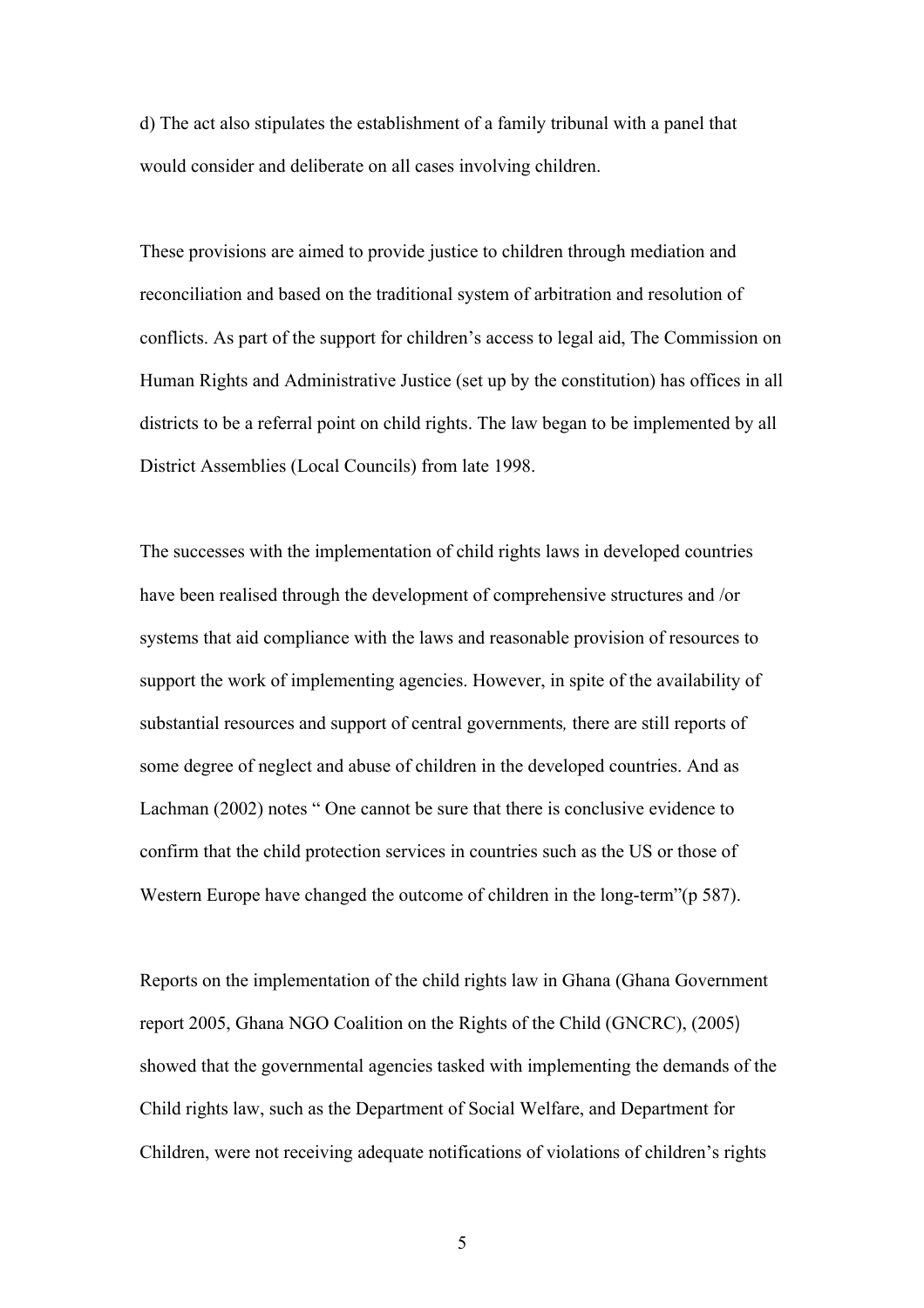and that some parents were non-cooperative with the processes outlined in the law. Further*,* research indicates that the implementation of other government policies especially in the social services sector have been ineffective in terms of the scope and quality of service delivery, due to constraints of resources and skilled personnel and limited community knowledge of such policies (Kuyini, 1998; Ofori-Addo, 1994; O'Toole, et al., 1996; UNICEF-Ghana, 2000). Additionally, questions have been raised about achieving effective implementation of the Government's social policies in a prevailing situation where government revenue is not catching up with the demand for social support services, and a general trend of fluctuating and /or decline in external donor support (Forster & Norton, 2000).

The effects of these varying issues are poised to have some considerable effects on resource allocation to implementing agencies and impact on the implementation on the Ghana child rights law (Children's Act 1998) at all levels. And although the Ghana Government progress reports on child rights to the United Nations in 2005 broadly highlighted issues of implementation across the nation, the report was rather generalised and lacked specificity about district and local level implementation issues.

## **Aims of study**

The aim of the study was to investigate how local level practitioners were meeting the challenges of implementing the protective aspects of the Children's Act 1998. This study was designed as case study to provide in-depth look at the local level needs, processes and challenges as a forerunner to a broader national study.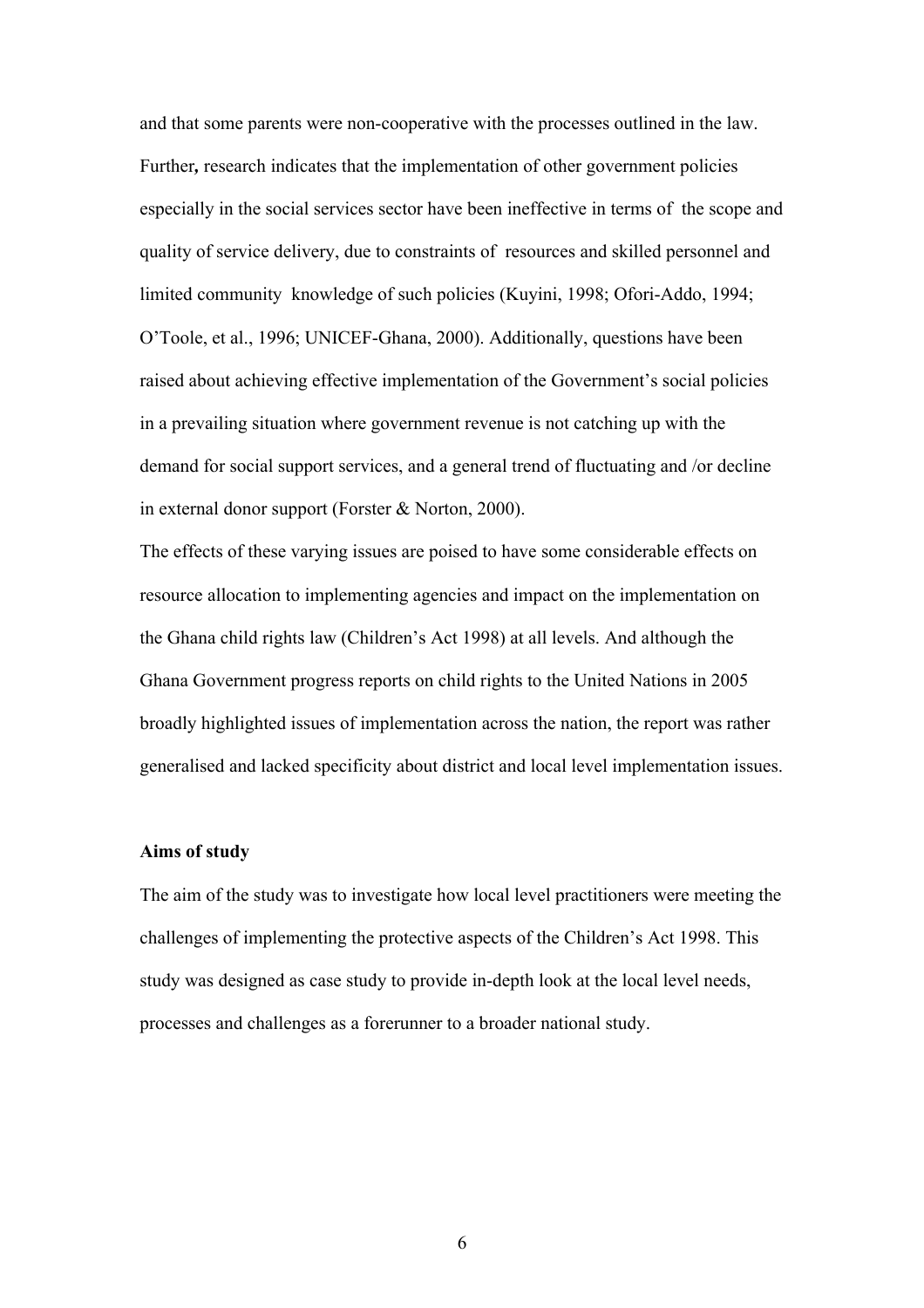#### Specific Research Concerns

The study examined the extent to which four districts implemented the protective aspects of the Children's Act, in respect of the following:

1. The establishment of the necessary structures and institutions, the provision of resources and the training of personnel to facilitate the implementation of the protective aspects of the Act.

2. The service delivery procedures, including the identification of cases of child rights violation and other protective issues in the communities.

3. Collaborative Partnerships and support from other agencies in the community.

4. Processes for educating community members about the child rights policy.

5. Problems hindering the effective implementation of the Act at the local level.

### **Theoretical Framework**

This study was guided by two public policy implementation theories / approaches- the bottom-up and the top-down approaches.

The bottom-up approach lays greater emphasis on the fact that local level implementers of policy have discretion in how they execute the demands of government policy. Thus professionals who engage face-to-face with consumers of services have a key role in ensuring policy implementation, as they have responsibilities of control and delivery of services (Dunleavy, 1982). This approach contrasts with the top-down or rational approach, which is characterised by definition of goals by the top, and the ideas that implementing change is about getting people to do what they are told and developing a program of control, which minimises conflict and deviation from the goals set by the initial policy (Dunsire, 1990; Pressman  $\&$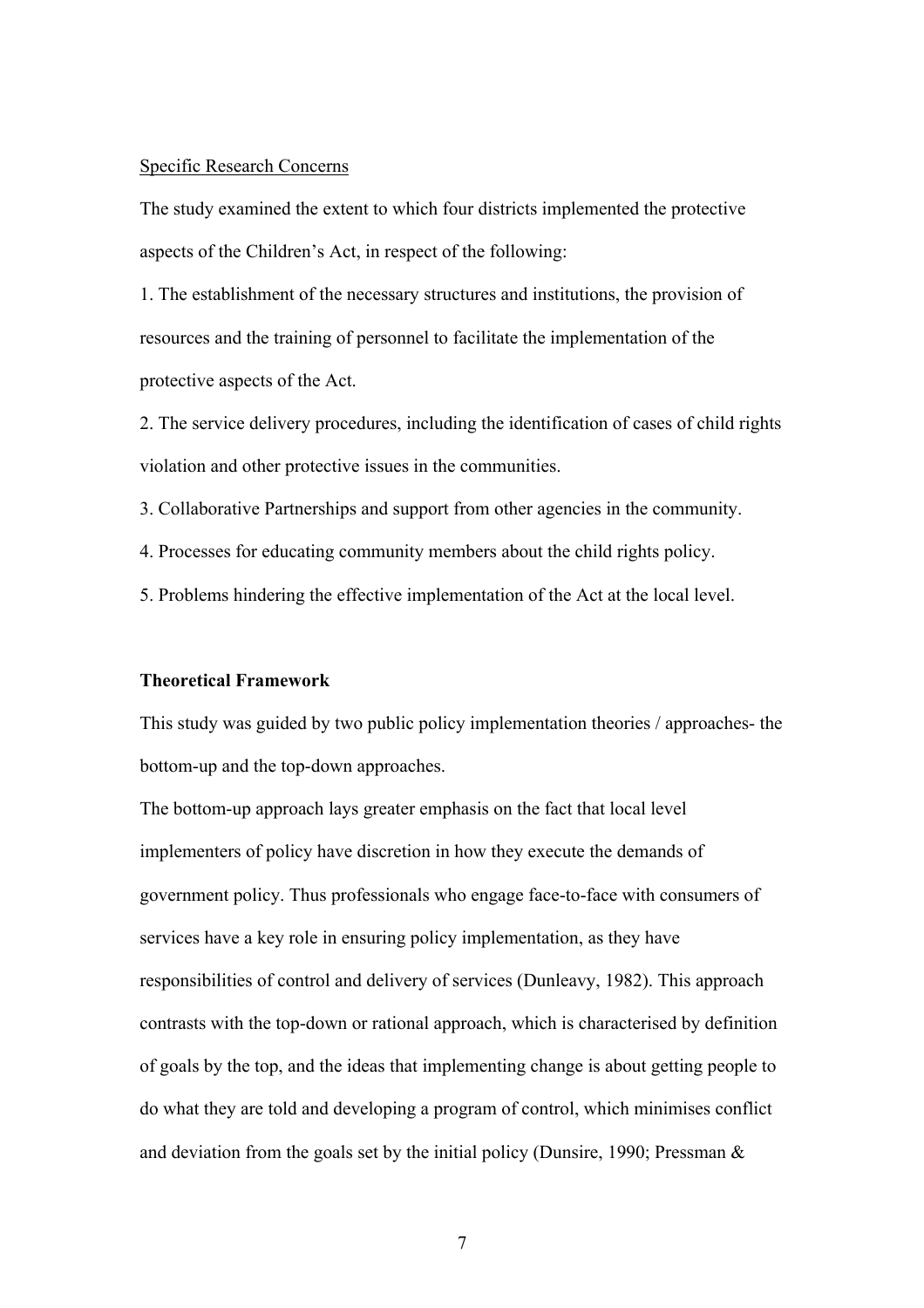Wildavsky, 1973). In terms of program evaluation and research, the bottom-up approach is concerned with implementation at the street level (in this case the district level), which concentrates on service delivery and policy targets (Hjern & Porter, 1981). On the other hand, the top-down approach is concerned with analysis of the relationship between the authorising statute or order, the nature of the problem and the central actors in the implementation process (Sabatier, 1986).

The bottom-up research approach has been criticized as one that ignores centralised policy control issues and usually narrowly conceived in the form of case studies, which describe processes but lack capacity to generalise. On the other hand, the topdown research approach has been criticised as lacking specificity about important sub-national contexts.

This study employed a bottom-up approach and was narrowly conceived to describe the issues at the service delivery level. Thus the findings of this study depart from the periodic Ghana Government reports on child rights to the United Nations, because such reports often lack the specificity about sub-national contexts, which this study sought to explore.

### **Method**

The study involved case-studies of four districts in the Northern Region of Ghana. The study proposal was discussed and approved by the Regional Director of the Department of Social Welfare, which registers non-governmental organisations such as the Crescent Educational and Volunteer Service (CEVS-Ghana), which undertook this study.

An interview schedule and a set of questionnaire consisting of close and open-ended questions were employed in the study. The questions generally had *two-option*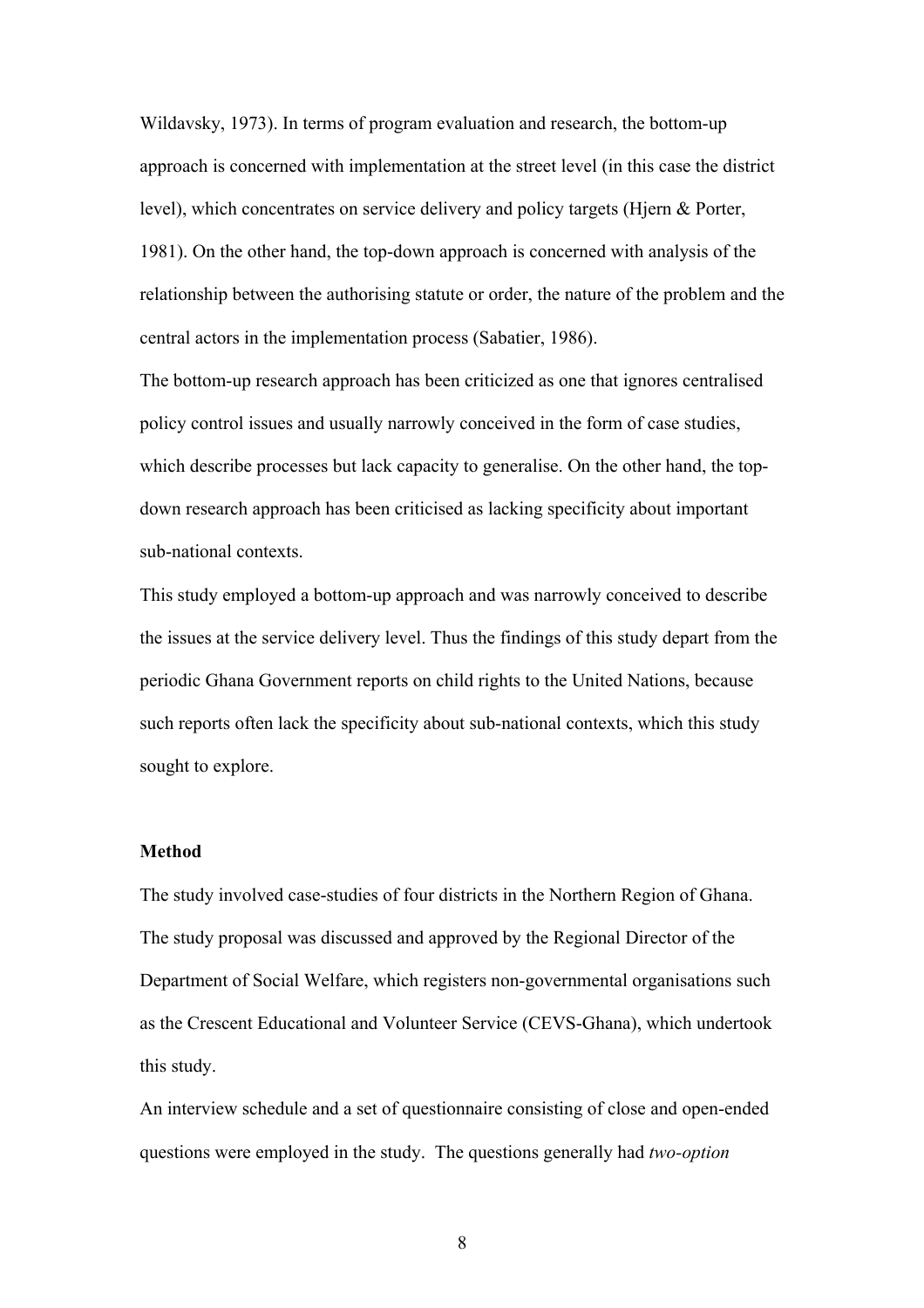*responses* such "yes/no" or *forced-choice responses,* with an 'Other' option to allow for responses that were not conceived or expected. The open-ended questions allowed us to gain insight into the thinking practitioners about their work in child rights and protection.

The heads of the Department of Children, Domestic Violence Unit of the Ghana Police Service and deputy head of the Commission for Human Rights and Administrative Justice (CHRAJ) in Tamale were interviewed about their roles and experiences in providing support around violations of the child rights law. The social workers in the Department of Social Welfare in the four districts were required to respond to a questionnaire regarding the establishment of the necessary structures, resources and training for departmental personnel to implement the protective aspects of the Children's Act, 1998. These social workers were responsible for implementing and working on cases related to the protective aspects of the child rights law, and were in position to inform about the processes and challenges.

The set of questionnaire explored the procedures/processes of identifying clients, the setting up and the work of the tribunals and child panels and the child right committees. It also explored the key barriers to effective service delivery and their rating of public awareness of the requirements of the Children's' Act, 1998. The items of the questionnaire included questions such as:

- 1. What structures exists for implementing child rights law in your district?
- 2. What processes are employed in managing child rights and protection cases?
- 3. Tell me about the challenges facing your department in implementing the law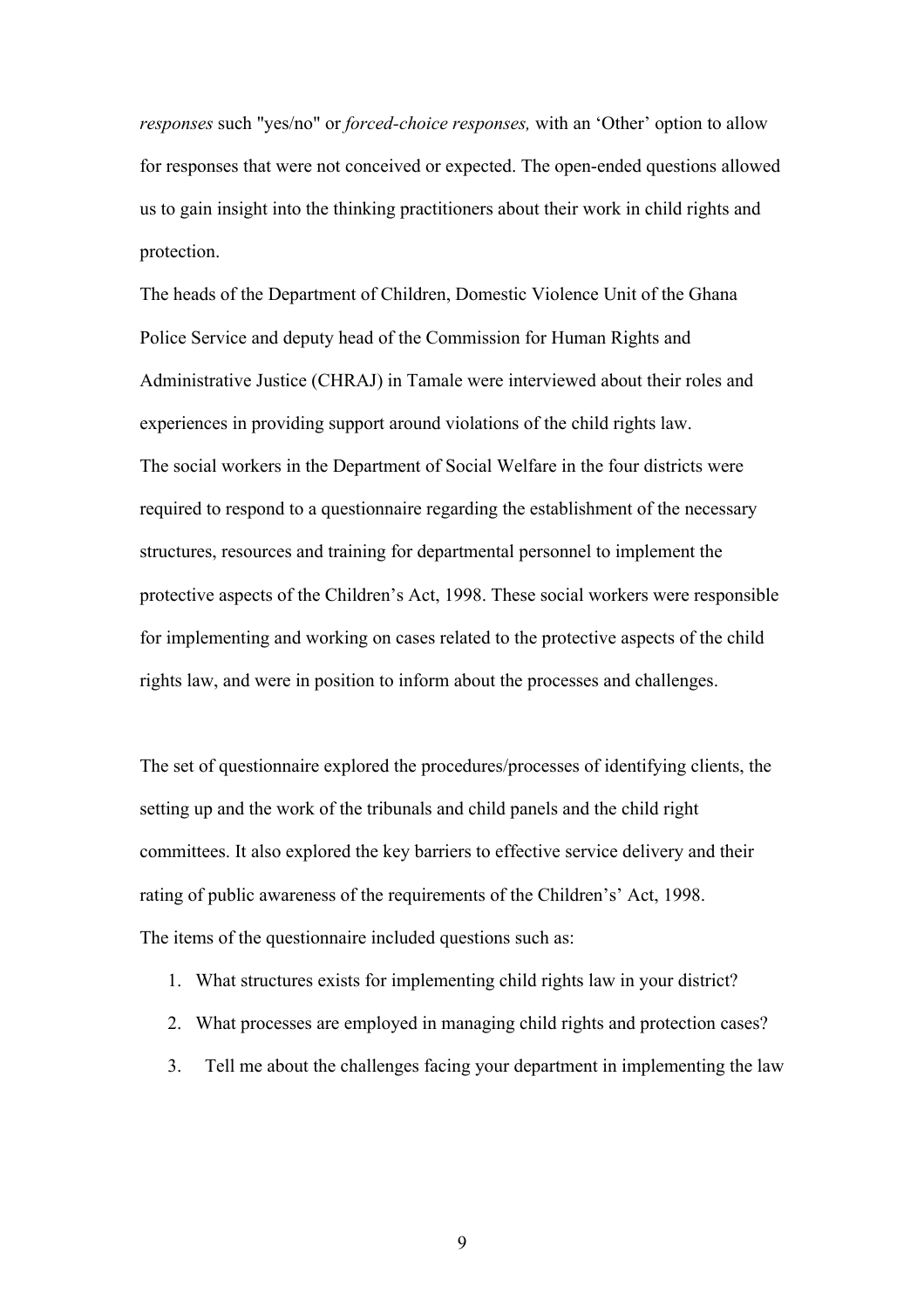#### Data Analysis

Thematic grouping procedures were used to analyse the data. The responses were grouped into the key themes, which constituted the specific research concerns.

#### **Results**

The answers to the questionnaires showed that The Tamale, Savelugu and Nanumba North Districts started implementing the law from 1998, while Nanumba South District began implementing the law in 2004 after becoming an independent local government jurisdiction.

The responses also showed that in each case, the social welfare officers and other designated officers were appointed after the passage of the policy and the government began to establish the necessary structures. Although the degree and effectiveness of implementation differed from district to district, this report will highlight the issues and differences in implementation as collective rather than as individual districts.

#### Structures to facilitate the implementation of the Act

All of the four districts had some of the main structures required for implementing the law, such as family tribunals, appointment of panel members for tribunals / child courts, Commission for Human Rights and Administrative Justice, and child rights networks/ committees. However, in two of the districts, the family tribunals experienced problems with being fully empanelled over some periods since 1998. Only one of the districts (Tamale) had a residential home. The other districts had no residential homes- where the children under care of the government agencies could be placed temporarily while issues were being resolved. In the absence of such homes, the social workers placed children under kinship care; in line with the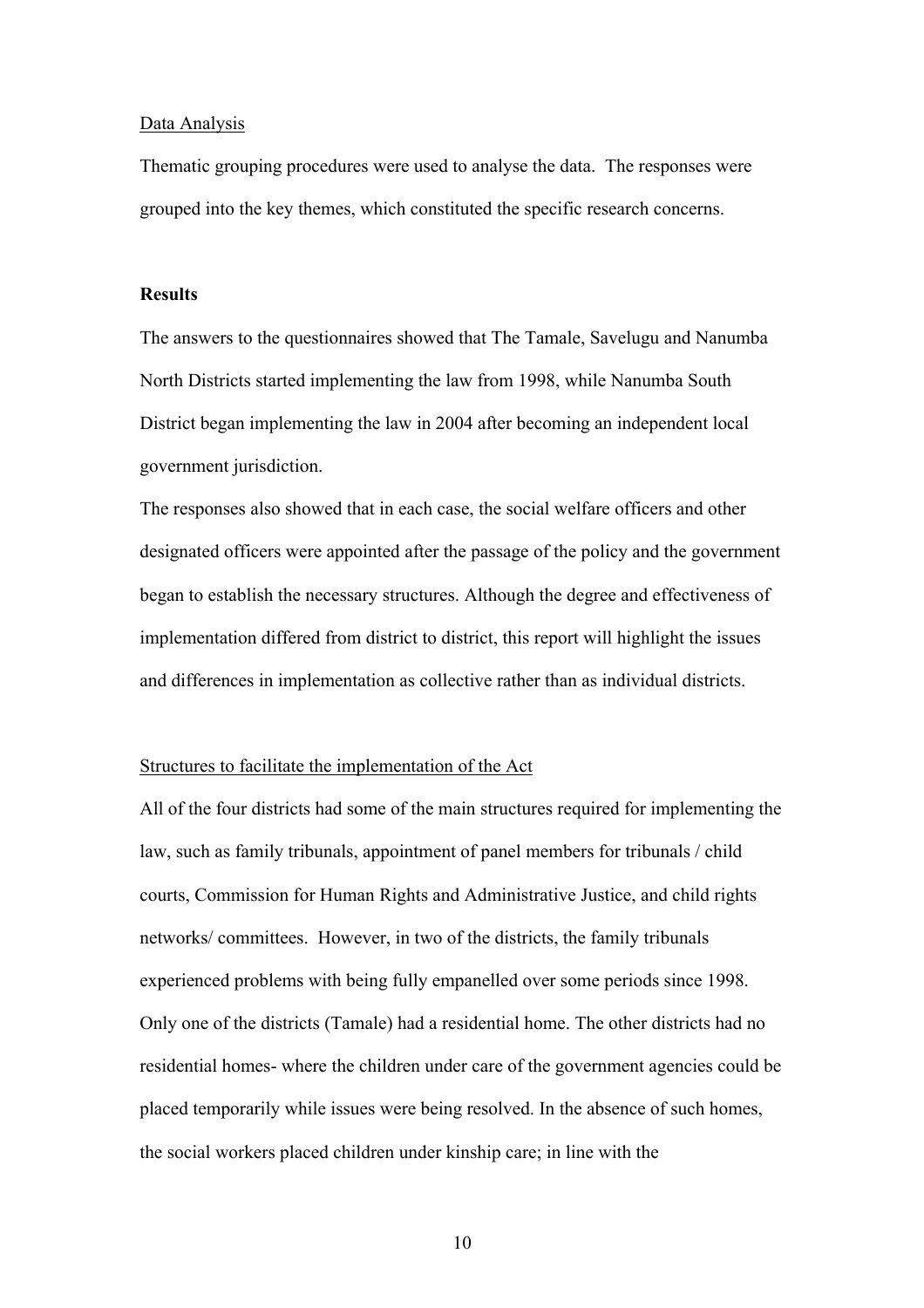recommendations of the Act, which emphasizes the need to consider the extended family as the first level of support for the child.

All the districts reported having adequate copies of the law (Children's' Act (1998) and other policy and reference documents but not enough for distribution. With respect to child rights committees, three of the four districts reported having child rights committees in different schools/ communities.

## Training for personnel

Although all staff of the Department of Social Welfare received some form of orientation and training towards their new roles, the training was perceived as inadequate. The social workers received a two-week training session at the start of the policy implementation, but had received no further in-service training. On the other hand, members of the family tribunals received a one-day training session at the start of their work. It was however unclear what arrangements existed for further training for new staff.

### Type of child right / protection issues and identification procedures

The most common types of cases reported in the districts by rank were child maintenance or neglect, lack of support for children's education, paternity issues, custody, and child-labour cases. However, the study found that there were variations in the types of cases in each district. For example while refusing to pay child maintenance was greater in the urban district, cases of school non-attendance were reported to be greater in the rural districts than in the urban area.

The district implementation officers identified clients through a number of ways, including referrals, visits to markets and schools, and street observations to spot children of school going age selling ice water and other wares. Referrals were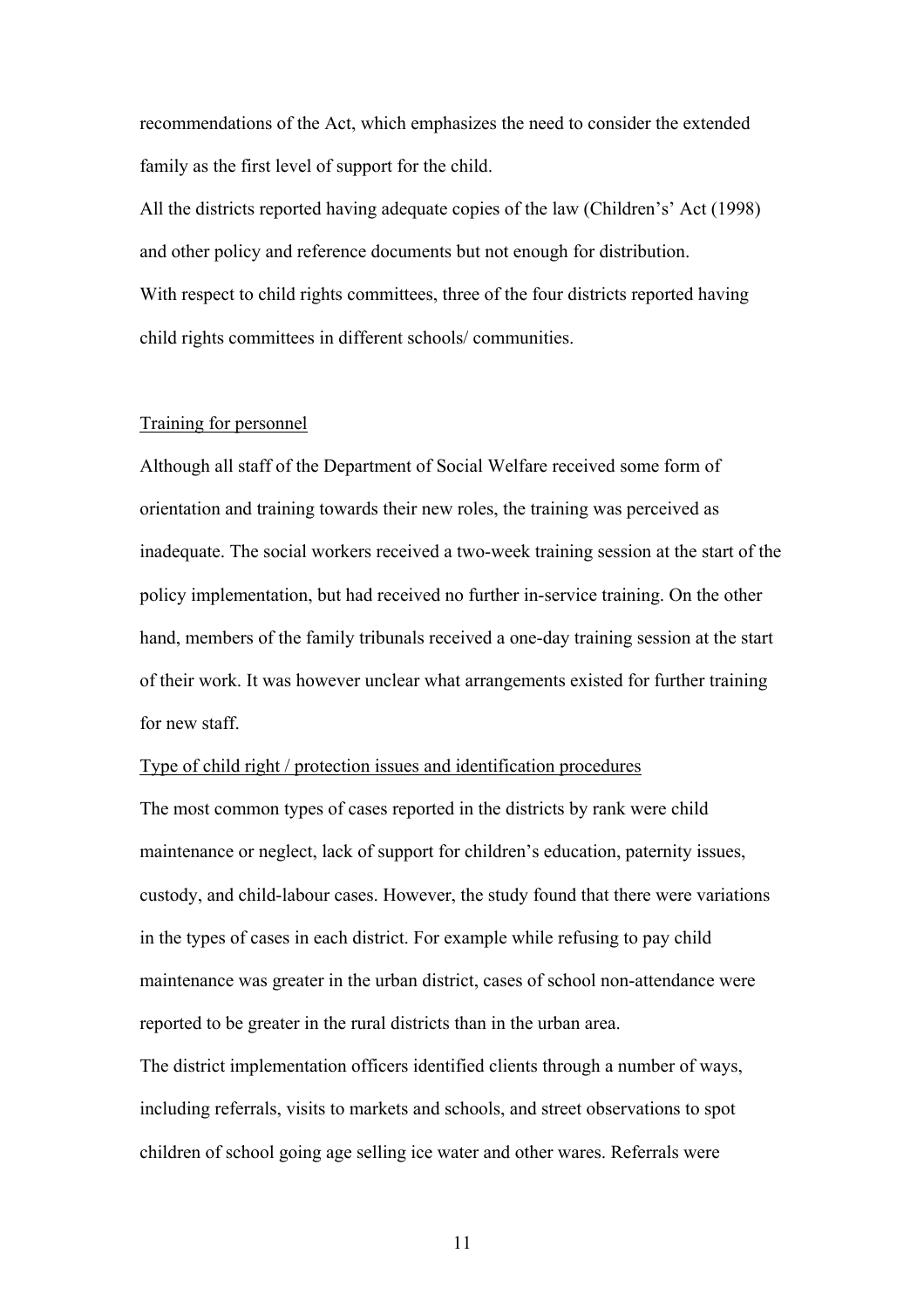generally received from teachers, aggrieved parents (usually mothers), health workers, assemblymen and other interested community members who sometimes volunteered to bring cases of children with problems to the office. They also paid visits to schools and homes to ascertain reasons why children were not in school.

#### Case management and Collaboration

Although The Department of Social Welfare and The Department of children were the lead agencies in case management, there was collaboration with other agencies such as the Commission on Human Rights and Administrative Justice (CHRAJ), the Domestic Violence Unit of the Ghana Police Service, the National Commission for Civic Education the Ghana Education Service (Girl Child Unit), Federation of International Women Lawyers (FIDA), Prisons, and Judicial Service.

For reason of such collaboration, the study found that parents and other people with complaints reported cases to all of these agencies including The Ghana Police Service, and The Commission for Human Rights and Administrative Justice. In line with this arrangement, The Domestic Violence Unit of the Ghana Police Service in Tamale received complaints seeking to report Domestic violence as well as child rights/protection issues. The interview with head of the Domestic Violence Unit revealed that cases centering on domestic violence and which required criminal investigation were dealt with by the unit. On the other hand, those cases requiring child protection case management were referred to the Department of Social Welfare. However, they sometimes also tried to resolve some issues, which they perceived could be dealt with by the unit.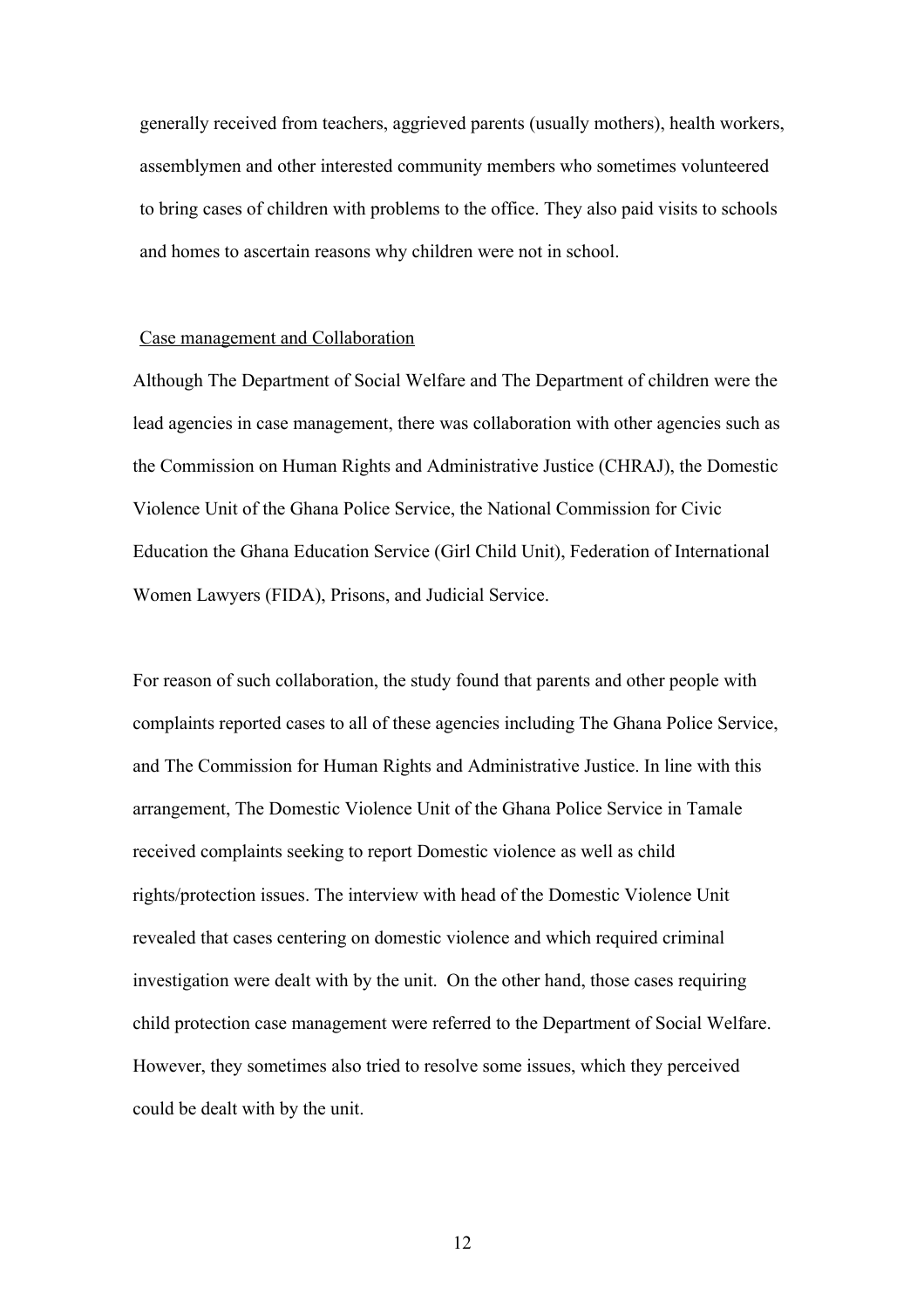In terms of the sittings of child panels and family tribunals, the study found that there were differences in frequency of sittings/meetings from district to district. The variations ranged from once a week to once every two months due to local circumstances including case numbers and availability of members.

#### Community Awareness and Education on Child Rights

The interviews revealed that people in the community were informed about the children's Act and the work of the family tribunals through radio and community forums. However, social workers reported that community knowledge appeared to be limited and expressed frustration about the lack of enthusiasm in the rural areas, particularly attendance at organized forums designed to disseminate child rights information. The director of The Department of Children expressed the frustration in the following words:

**"It is difficult to get the villagers to attend information sessions organised by our department. ……….and the work of some NGOs has contributed to the problem…….. Some NGOs give attendance allowances to the village people to attend their information sessions and now that they are used to that system, when a poor government department like ours goes there and don't give out any sitting allowances, they don't even show up the next time around."** 

(Department of Children, Tamale, 14 November 2007).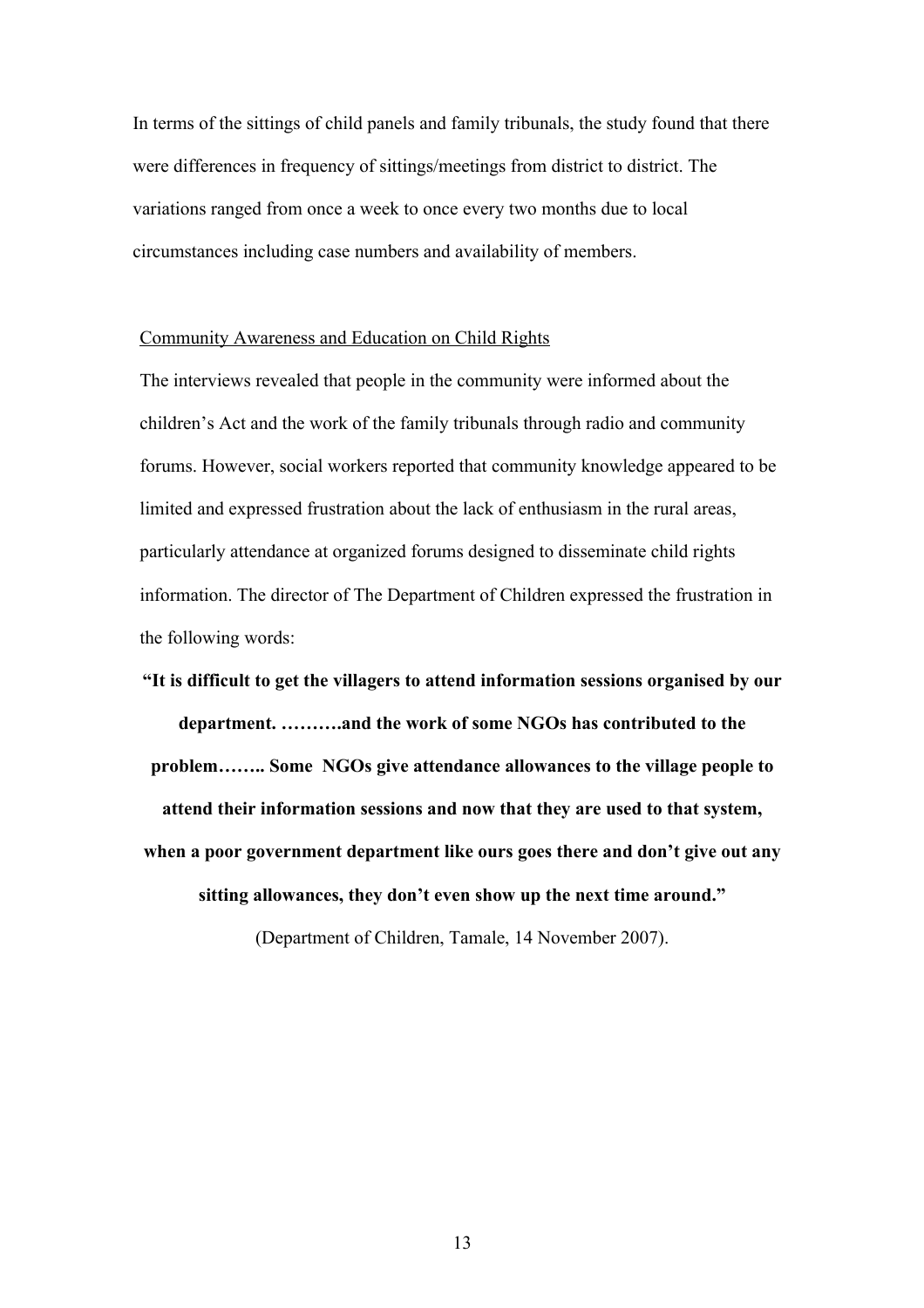#### Challenges to Implementation

The main challenges facing the implementation of the law were structural and work process barriers. The structural barriers related to the establishment and working of the family tribunals/ child panels and the collaborative work around managing cases. The work process barriers included resources, including a yearly budget, stationary, transport, computers, materials and films about child abuse programs as wells as the lack of training, and shortage of qualified staff to support their work.

Another key barrier or challenge was the lack of community and parental cooperation on supporting the work of protecting children. The lack of cooperation centered on the refusal of parents to notify the authorities about violations against children by other important members of the larger family. For example, some mothers did not want legal actions taken against their husbands for neglecting their children. Others felt embarrassed to hear that they were unable to cater for their children. These beahviours were attributed to cultural values where by parents often put on the 'culture cloak'. One of the social workers described it as "…… people hiding behind their culture and saying that it is forbidden to report your husband……. and refusing to report cases".

There were also problems with the community members, who were reported as being apathetic to other people's issues and others who engaged in name-calling and ridiculing of women who reported their husbands for child neglect. These acts inhibited or served to de-motivate other women from reporting their husbands who neglected their children.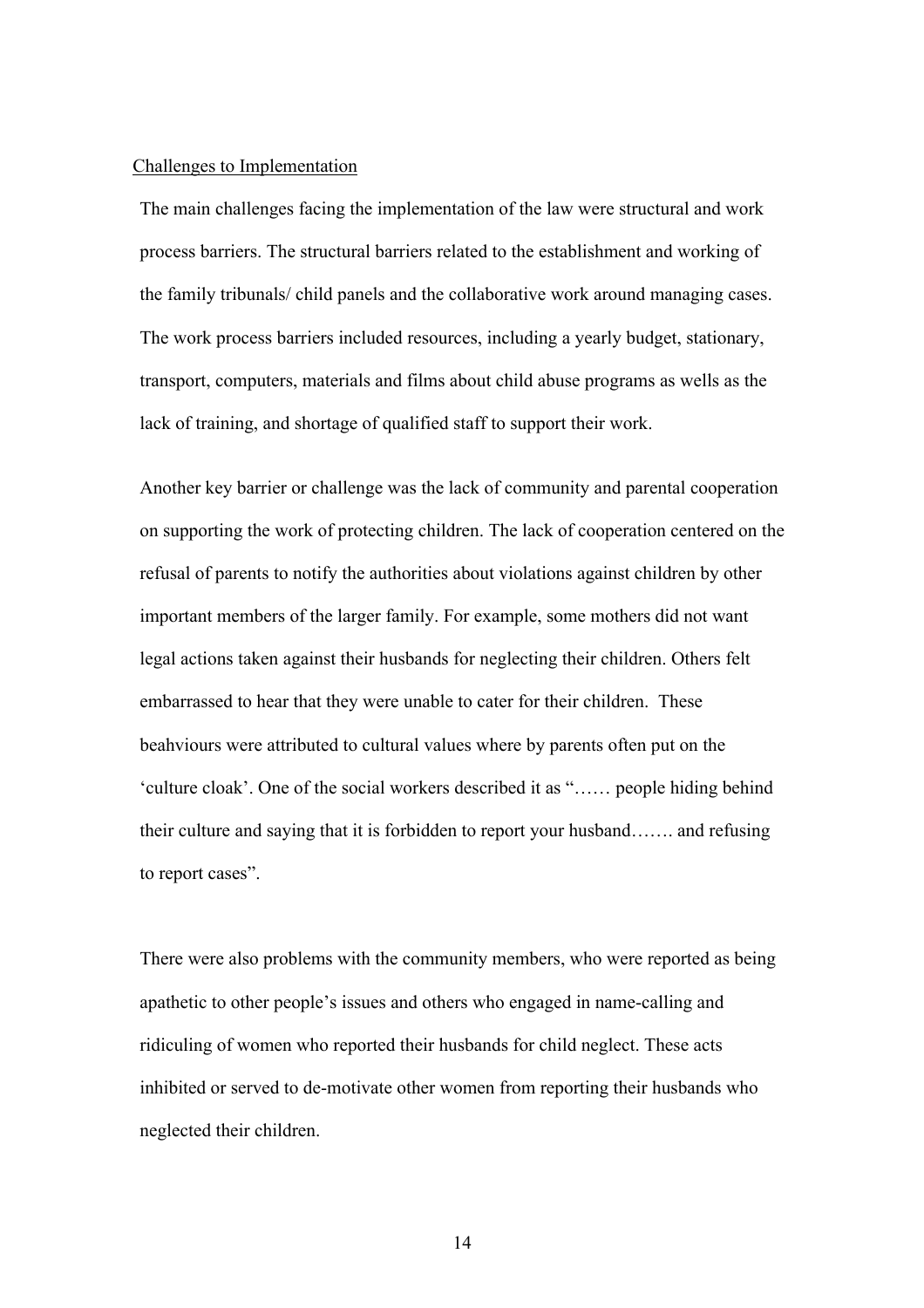Finally, there was no pool of qualified homes to place children in the districts. The only alternative for children in need of placement outside of their family was the residential home in Tamale**.** 

### **Discussion**

This study report is prepared with an acknowledgment that the passing of the children's Act 1998 constituted a vital legislative reform and a watershed in terms of child rights and protection in Ghana.

The study was aimed at exploring the issue confronting the districts in their efforts to effectively implement the demands of the protective aspects of the Children's Act 1998. The report therefore focuses on the establishment of the required institutions and structures as well as strategies and work practices to achieve outcomes that reflect the general principles of the convention of rights, child protection and the best interest of children. It also deliberates on the formidable challenges militating against effective implementation.

The results of the study showed that although the required administrative and institutional structures were in place, they did not provide the type and quality of services for which they were established, resulting from many challenges facing the districts. The significant barriers emanating from the use of a range of service points, (which needed to coordinate their services); the lack of resources and varying levels of commitment of the different organs of government; inadequate skills training for staff and lack of community awareness of the content and implications of the law remain formidable.

From a policy implementation approach or perspective, both the implementation, and data collecting and reporting on the Ghana child rights policy have employed a more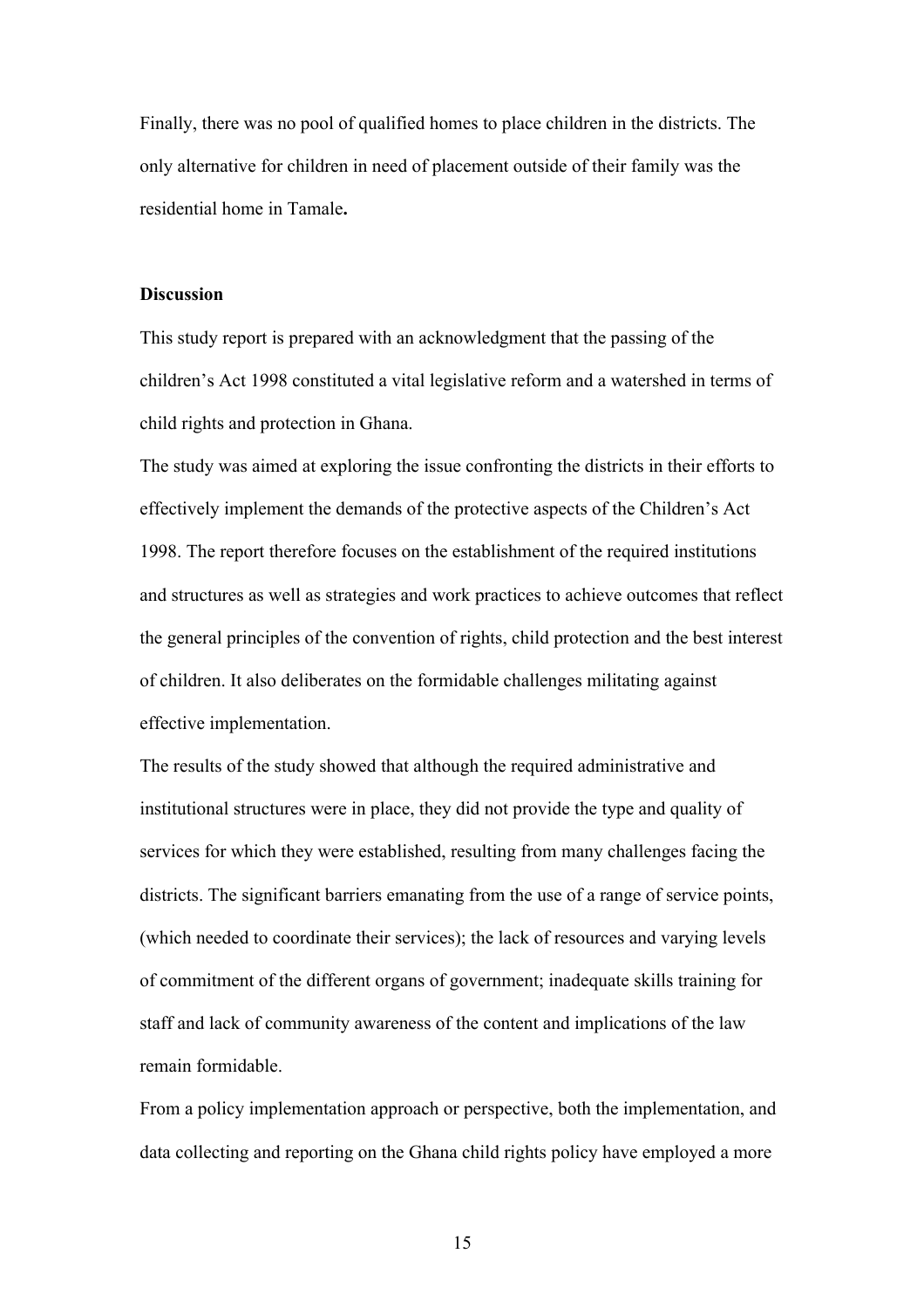top-down approach, which Dunsire (1990) and Pressman and Wildavsky, (1973) noted is about a program of control, which places greater emphasis upon definition of goals by the top. In this the case of Ghana, little attention was given to issues at the local level, including what street level workers did, which would have ensured that the concerns of field workers were addressed as they tried to meet the demands of policy and the controlling mechanism from the top. And although the resulting implementation issues and gaps can be attributed to the failures of those on the ground in the districts, this should not be surprising.

In fact, research has long acknowledged the influence of lower level implementation actors on policy processes and outcomes, and studies attempting to explain the apparent failure of large scale public programmes in the USA, highlighted a lack of congruence between top level policy makers' intentions and the actions of administrators and civil servants on the ground. The 'implementation gap' was thought to be a sort of 'principal‐agent problem' in which higher level actors encounter difficulties achieving compliance from subordinates (Lynn, 1996) or a consequence of the failures of complex service delivery networks, which resulted in ineffective transmission of policy instructions across several agencies (Pressman & Wildavsky, 1973). In this case, this study found that the use of a network of service providers (though an advantage from the point of view of service access and reporting child rights violations), made it hard to exact institutional accountability and meet the strict demands of the compliance required by the top. Secondly, it was hard to use the traditional approach to coordination, which is principally a question of top down control in order to counter implementation gaps**.**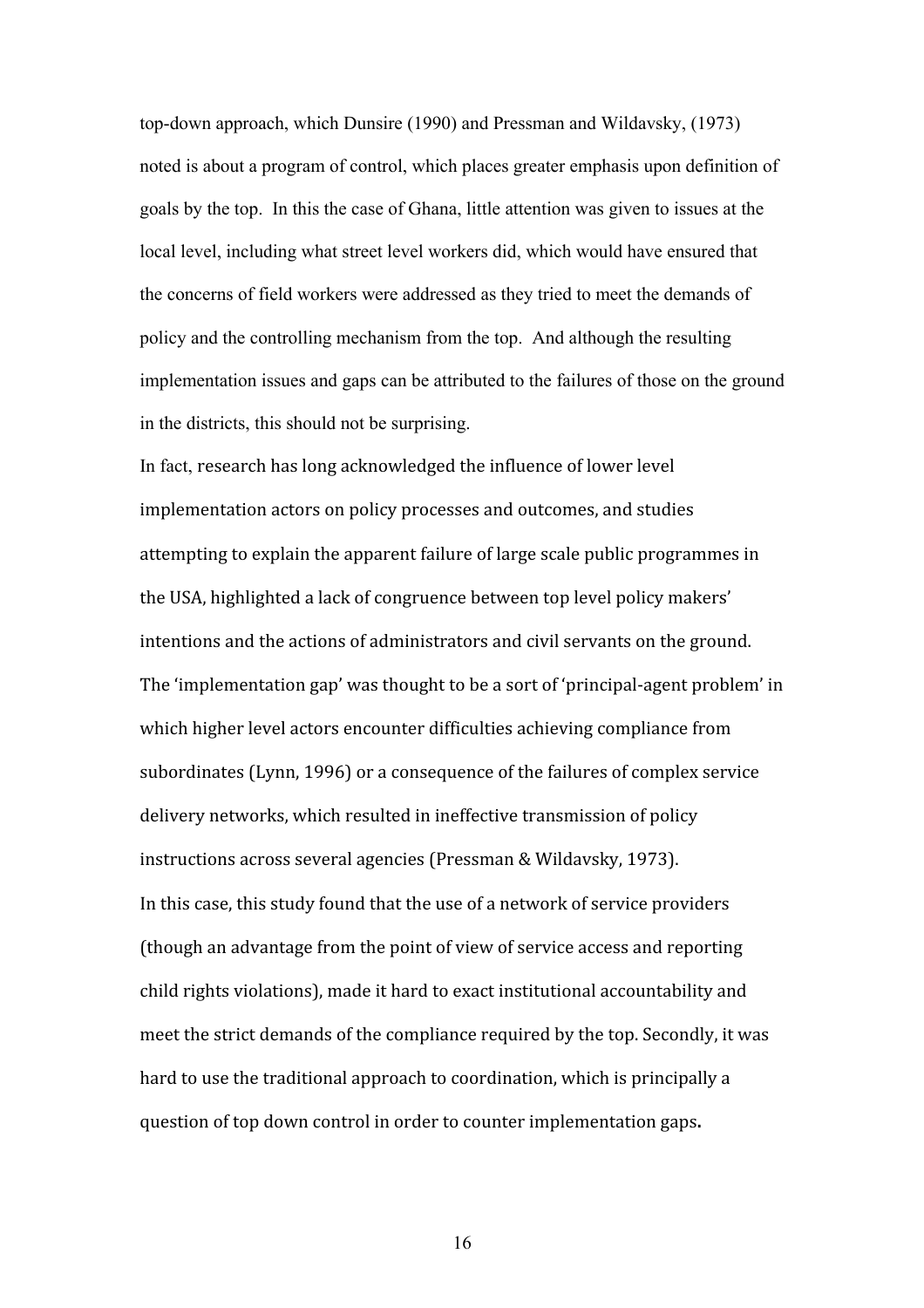The problems here therefore relate to the absence of the suggested conditions of perfect implementation made by Hood (1976) and Hogwood & Gunn (1984). These authors suggested that in order to ensure perfect implementation of policy, objectives, norms and rules would need to be uniform across sub‐units; systems would need to be unitary, with only one line of authority; that is, a single implementing agency which is not overly‐dependent on others, and/or minimally depended on others; and perfect communication and coordination between administrative units or among the various elements of a program are necessary.

In this case-study, it was clear that there were several, instead of a single implementing agency. And although their services were not heavily depended on each other, their systems were not unitary and they did not have the same values (since their core businesses required them to engage in other services), and the coordination between the services was not clearly outlined or understood in every department and in the districts. The variety of reporting points also meant that members of the community were sometimes at a lost with regard to where to seek support, and this may explain the compliant about the lack of information and cooperation from community members contained in the Ghana Government 2005 report to the UN. Thus, in order to ensure effective implementation and outcomes, it will be necessary to strengthen the protocols of coordination through some form of legislation or regulation, or at least clear agreements between the networks, specifying which agency does what, under different circumstances.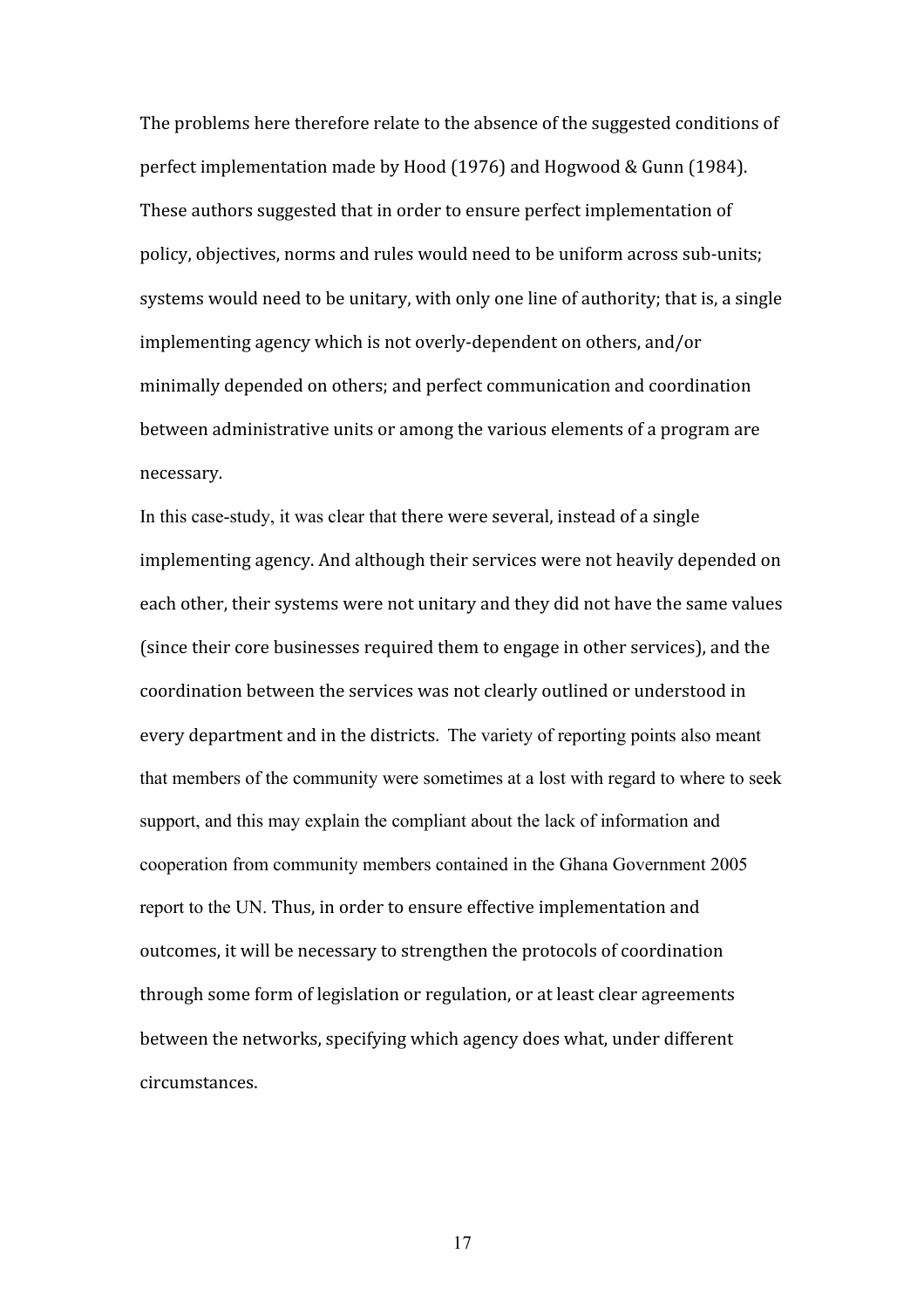The findings of the study further suggest that the success of child protection in the districts would depend on law enforcement, provision of adequate resources and training for staff of the implementing agencies, comprehensive collaborative arrangements, and altitudinal change education in relation to existing conceptions about childhood and child rearing practices, especially child labour. This is where UNICEF's proposal (in its Ghana Country Programme Action Plan, 2006‐2010) to fund the strengthening of institutional capacity and mechanisms within the framework of the Ministry of Women and Children's (MOWAC), Strategic Plan and the National Social Protection Strategy could be also utilised in the direction of stronger collaborative working relationships among the different agencies.

The researchers view the inadequacy of information about instances of child rights violation, the unethical conduct of some law enforcement personnel in handling notifications of violations and the limited capacity of appropriate agencies to follow through on instances of violations as the issues of most concern. In particular, the unwillingness of some rural Police departments to follow through on child right violations (citing resource constraints and other reasons), are likely to have far more reaching implications for the overall success of law enforcement.

This finding is similar to the case of India, where Human Rights Watch (2003), found that most government officials responsible for enforcing the law failed to do so. In this study, there were reports of failure of personnel to follow through on rights violations, and sometimes requests for bribes from aggrieved parents who reported cases to law enforcement agencies. Further, in a culture where law enforcers (influenced by the Utilitarian philosophy of child rearing) may agree that engaging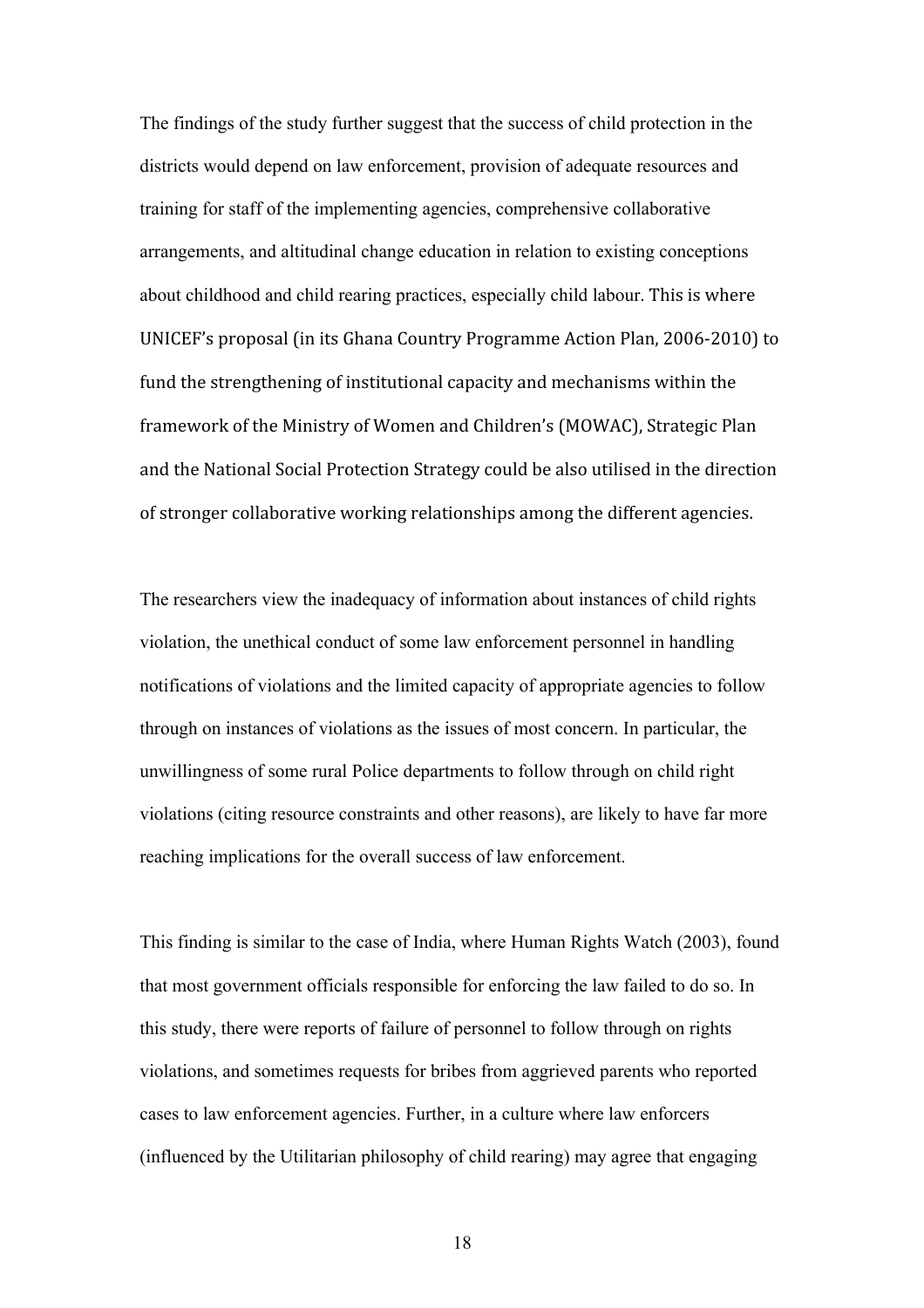children in work is acceptable as part of their contribution to family survival, there is concern that their effectiveness in enforcing such laws may be questionable. Those enforcing laws ought not to see the enforcement only as a responsibility imposed by their work, but as an opportunity to change their own attitudes and beliefs to align with the demands of the law.

Another barrier to the implementation of the protective demands of the law has to do with traditional values, beliefs and customs that conflict with the authority of Government and demands of national laws. Jacobs & Cleveland (1999) advanced the idea that Governments have capacity (by virtue of the authority bestowed upon them) to direct the flow of social energies through the instrumentation of law, public policies, controls and fear of punishment. Although most people view the Government as having such powers (providing social order) and as the one to relieve their poverty, they do not yet agree with the intrusion of government into their private lives when it comes to raising children.

In fact the law is proposing a new orientation to child rearing and introduces the dilemma of traditional authoritarian versus the helping orientation forms of child rearing, described by Cook (1978) as the *basic distrust versus trusting cooperative orientations* to child rearing. The desire to have children and the child-rearing practices of families are influenced by several philosophies including the philosophy of Utilitarianism. Parents want to contribute to their children's survival and expect children to do the same perhaps through child labour and other contributions. However the child rights law is challenging some of these long held beliefs, values and practices. Cook (1978) noted in this regard that, on the one hand parents saw children as needing moulding and socializing, and on the other, were concerned with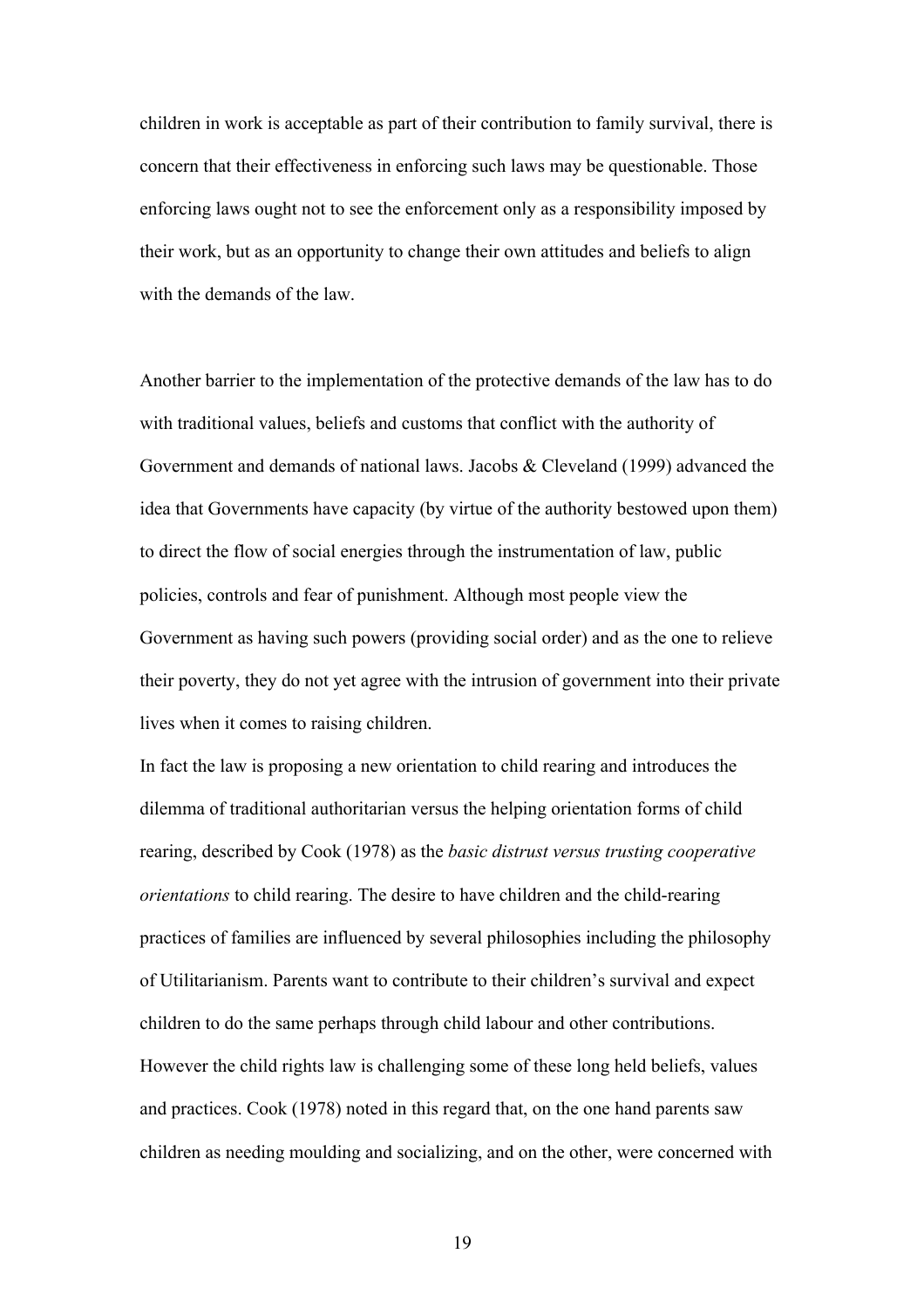helping their children**.** Thus, the dilemma about these orientations is about values, and the reactions to law are more likely to be stronger; as it is perceived as countering the normality of life. The law transcends surface issues into the realm of values, beliefs and attitudes of child rearing, and when viewed in the context of the evidence that attitudes and ways of doing things that are value-laden are the most difficult to change (Deaux, et al., 1993), then more work than usual will be required to succeed with effective child protection law implementation in Ghana.

Against this background, a multi-faceted and persistent approach, requiring law enforcement and modeling appropriate child rearing practices needs to be pursued. Such an approach will also have to deal with the reality that Ghana, like most other developing nations, which have relatively short histories of centralized governments is still dominated by many sub-cultural and ethnic values and traditions that continue to dominate child rearing philosophies and practices, and cognizance needs to be taken of the potential barriers, and efforts directed at changing attitudes.

The inadequacy of staff and lack of training for staff of implementing agencies were problems highlight by respondents. The government employed only one person in each district of the Department of Social Welfare to investigate cases of child rights violations. The current structure of the Department of children does not show it is capacitated to provide any meaningful addition to the enormity of cases needing attention. As Lipsky, (1971) noted, 'Recognizing the unavoidable discretion given to implementing officials,(of policy) their commitment to policy objectives and their skill in utilizing available resources (is )…….critical' (Lipsky, 1971, cited in Sabitier, 1986: p23). Thus, the inadequate staff numbers and lack of skill training imply that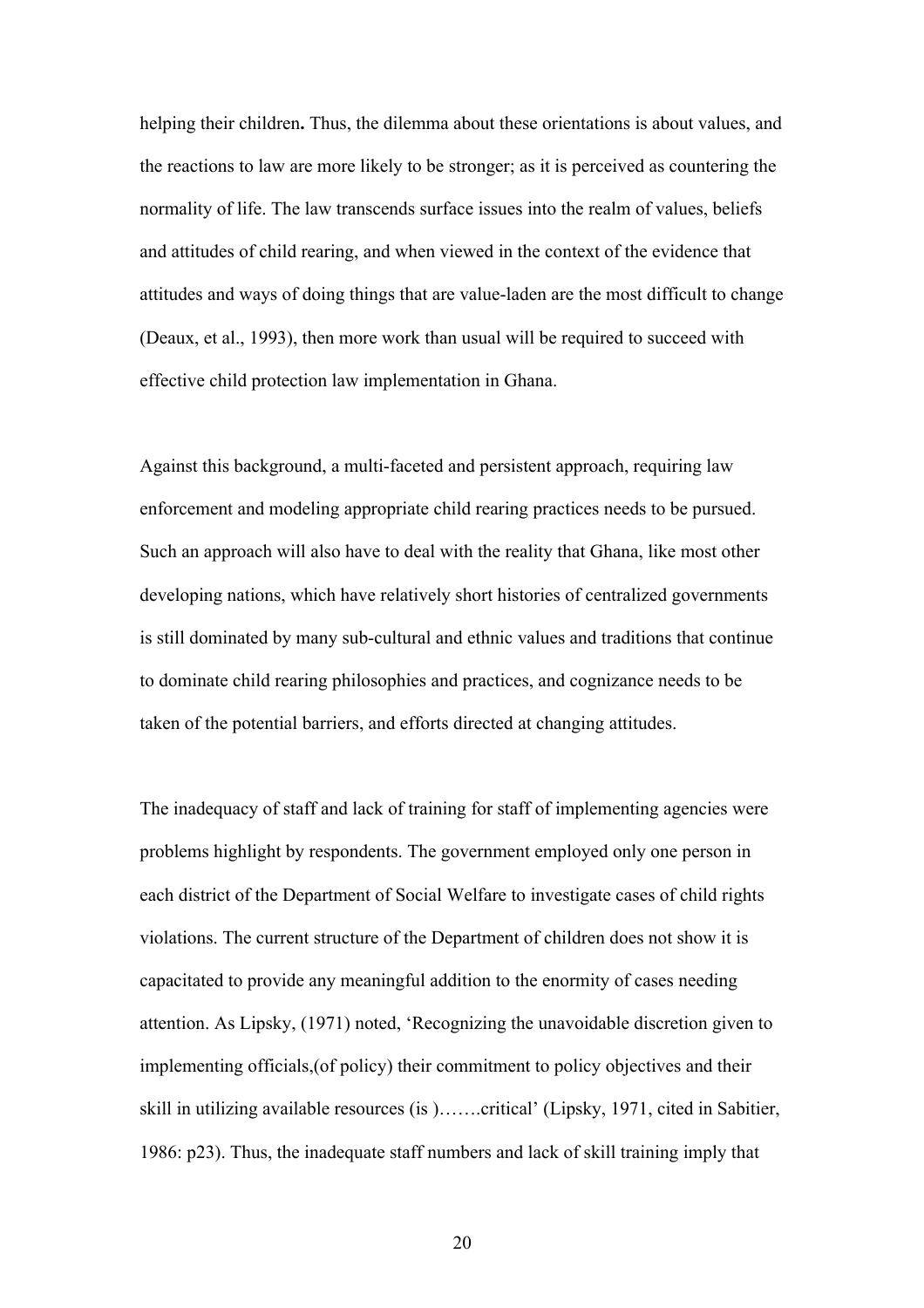the districts are not able to work effectively on all cases of children. Further, working with children's rights requires that staff possess a variety of skills for negotiating, liaising and selling a rather hard-to-sell message of change to parents, the wider community and partner agencies. However, the infrequent nature of in-service training is confounding the workers' skills development and quality of service delivery. Support for UNICEF's Measurable Indicators Project (for assessment, monitoring and evaluation) is laudable and significant as it would throw the ball back into the government's corner to meet the critical need for resources.

The problem of placements was noted in the study and although the Children's Act recommends family and kinship placements as the best option, the use of residential homes would be appropriate in some cases if such an option exists. However, only Tamale has a residential home, which leaves workers with no other options, when kinship placement is not possible.

Nonetheless, it may be that the absence of such homes is a blessing because of the negative influences such residential placements appear to bring to many children. The literature in the developed world shows that many children often are unhappy in such homes and develop beahviours that they otherwise would not have acquired. Although the law prescribes the establishment of the homes, caution needs to be exercised, so that Ghana does not repeat the mistakes of the developed countries. In spite of this, the district offices have to be supported to meet the accommodation/placement needs of children during crisis periods. This is necessary because these researchers contend that such placements may be hard to exercise; especially when some community members (as revealed in this study) have reservations about exposing child neglect,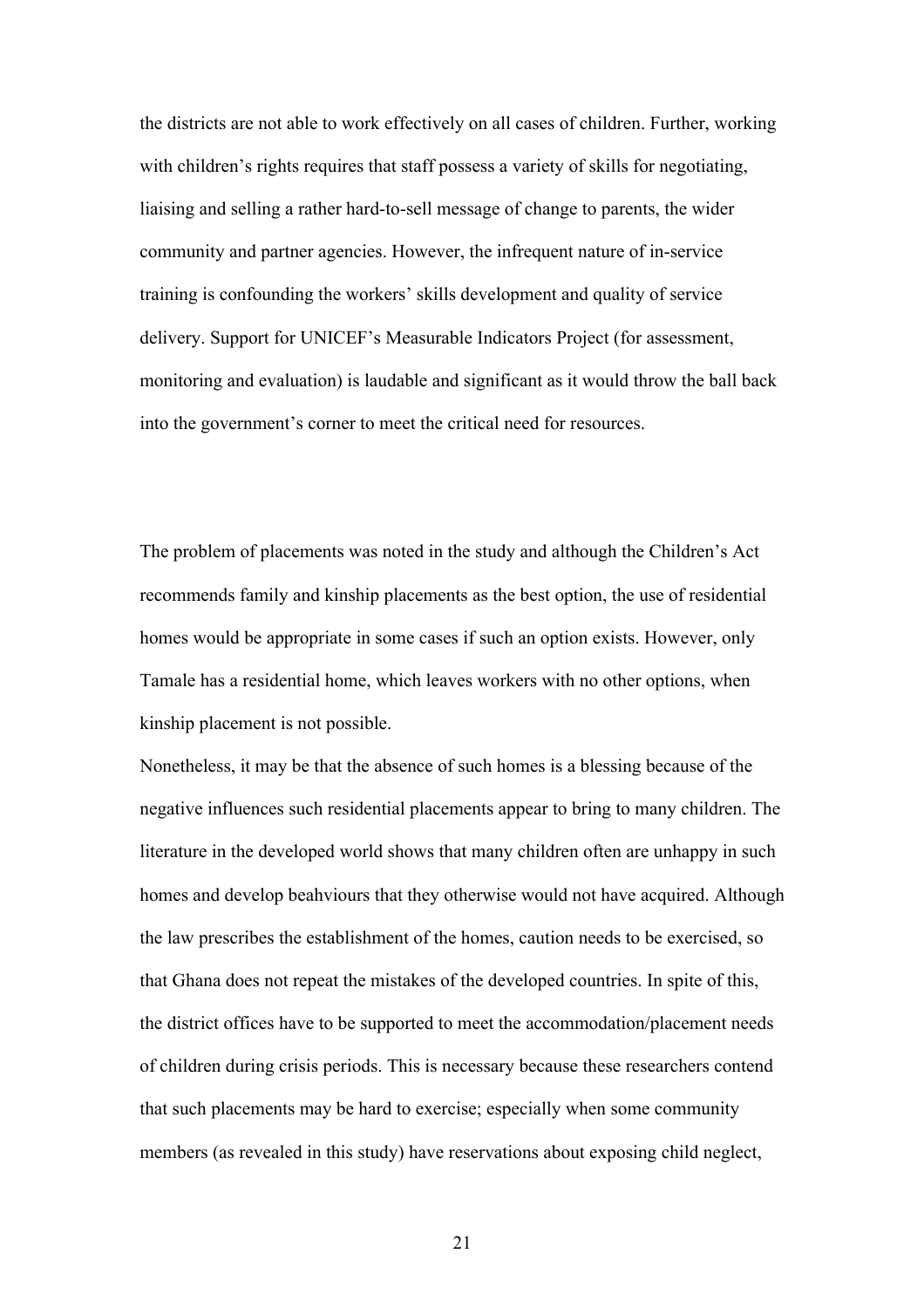which creates a potential for conflict with other family members. Thus, it remains questionable whether some family members will be supportive of the process of placing children with them for fear of conflict with their kin and the receding of the strong altruistic and socio-cultural motivations that support such care in traditional contexts. On the other hand some family members may find it a relief because of the existing tradition in the study area of traditional foster care (Kuyini, et al., 2009).

Community awareness of the actual demands of the law was found to be limited, in spite of the fact that the requirements of the Children's Act have serious implications for traditional child rearing practices*.* This needs to be addressed because many traditional child rearing practices in Ghana contravene the intent and requirements of the Act and implementing the new law is certain to lead to confrontation with many parents who cherish their traditional values and practices. For example betrothal and use of the children's labour to support family income and sustenance ventures are practices that are ingrained in the traditions of many societies and these stand in apparent contravention to the requirements of the Act. Implementing the law does not require only enforcing the law but educating parents and community members of the benefits of the law to children's welfare and optimal development. Given that a substantial percentage of the population is illiterate, the use of local radio programs presented in Ghanaian language, community Education forums have a greater chance of success. It will also be relevant to incorporate this information into the educational programs of basic schools and universities. The use of education would lead to the creation of what Jacobs and Cleveland (1999) called social authority; through which societies exert a powerful force on their members to comply. The educational process would constitute a more proactive approach to influencing social authority and is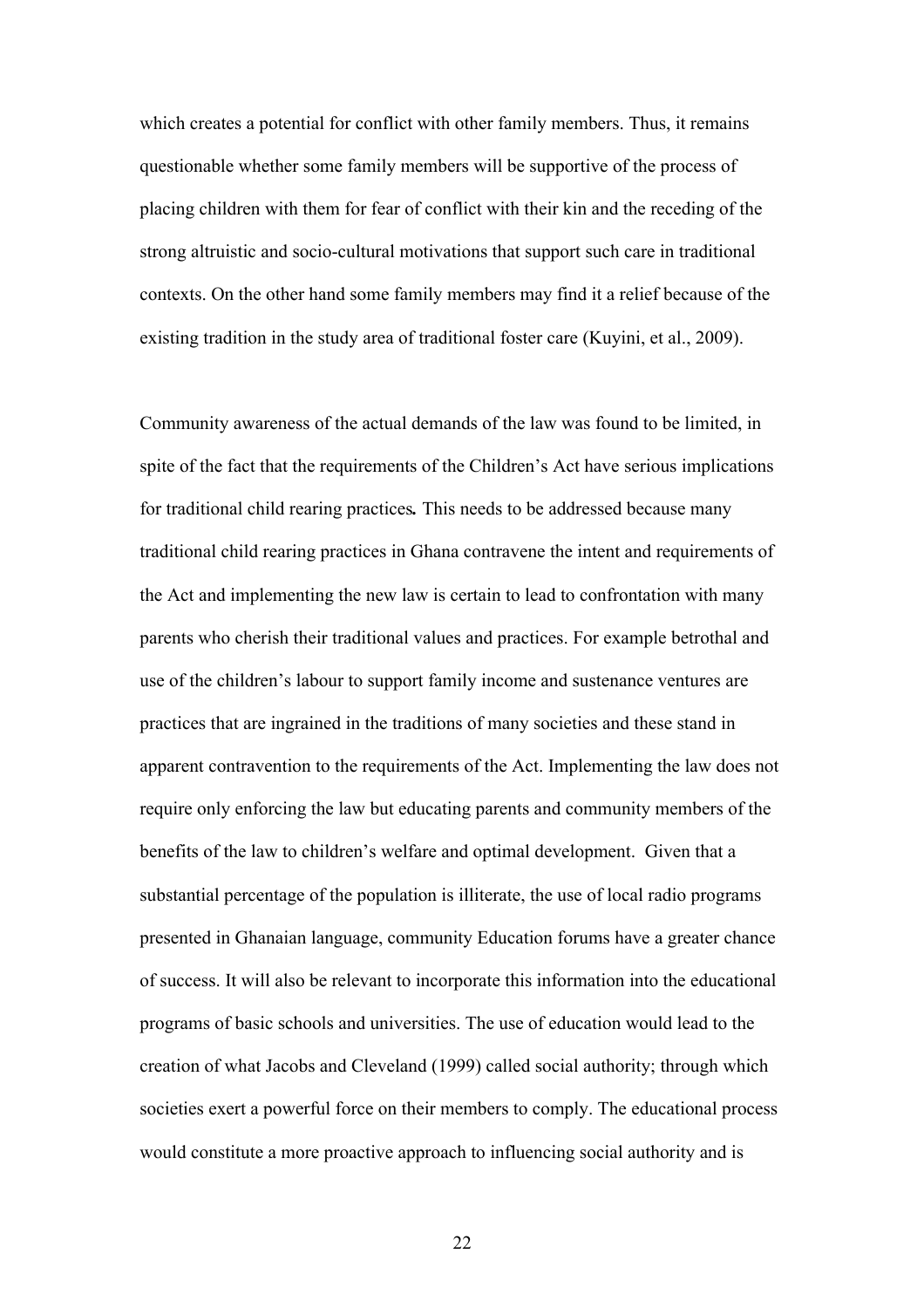perhaps the key to turning the existing direction of social authority in communities from a barrier to child protection, to one that advocates for the protection of children.

The most significant problem which feeds into all of the issues raised above is resources. The issue of resource constraints has been noted in other social policy implementation cases in Ghana (Kuyini, 1998; O'Toole, et al., 1996) and yet again, is demonstrably present and clearly undermining the work of implementing agencies. The allocation of funds specific to child protection and welfare law implementation is critically important if the passing of the Children's Act is to be of any benefit to the protection and development of children in Ghana. Each district office requires regular allocation of funding to effectively engage in the tasks/responsibilities associated with meeting the protective needs of children. Additionally, adequate resources would be required to support the necessary restructuring and recruitment of more trained personnel in the different institutions such Department of Children, and the Department of Social Welfare to facilitate policy implementation.

 The resource problem has been attributed to the flow-on effect of a weak economy and the Government's policy on, and capacity for social spending. Social spending in Ghana is low relative to African averages, is skewed towards recurrent costs and heavily dependent on external donor support (Government of Ghana, 2000; UNICEF-Ghana 2000). Thus, achieving effective implementation of government social policies in a prevailing situation where key implementation agents such as the Department of Social Welfare and Department of Children are under-resourced, due to government revenue not catching up with the demand for social support services, and fluctuating / declining external donor support (Forster & Norton, 2000), remains doubtful.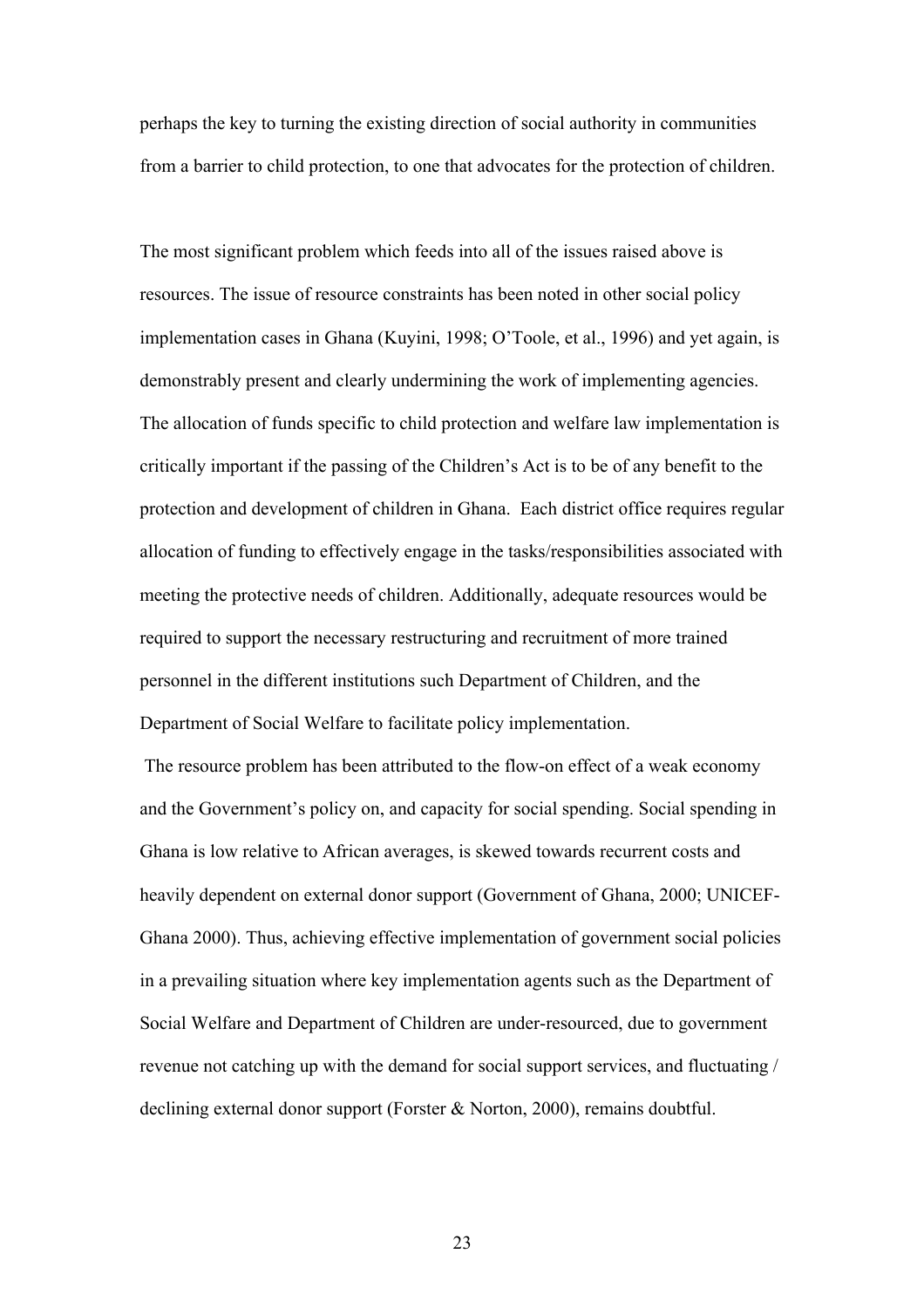In deed, the level of resource constraints as reflected in social spending means that a considerable degree of political will and vision (to re-evaluate government spending priorities and advocacy in favour of children) will be required to ensure that reasonable amounts of resources are allocated for child protection services. And until that occurs, the concept of child protection in Ghana, will remain a mirage or a distant dream; for "….the very structures of society negate the attempts to alleviate the position children find themselves in" (Lachman, et al., 2002, p.587).

# **Conclusion**

The Ghana Government's aim of enacting and implementing the child rights legislation was to protect and improve the welfare of children. The law has provided opportunities for tailoring some meaningful services to many children in the study areas of Northern Ghana. However, there appears to be many unresolved and challenging issues in the districts, including resources and problems with collaboration and demonstrates that effective child protection can be a demanding proposition for many developing countries. The challenges mentioned in this study show that much still needs to be done to make the law more effective in respecting the rights, protecting and meeting the needs of all children. Social values constitute the cultural infrastructure on which further social development is based. In this sense, the new law intends to create new values or realign existing Ghanaian values to the demands of our time and to ensure that children are first children before they become adults. The adherence to these laws and cultivating such values around the status of children will be the ultimate product of government, individual and collective community effort that would determine the future course and outcomes for our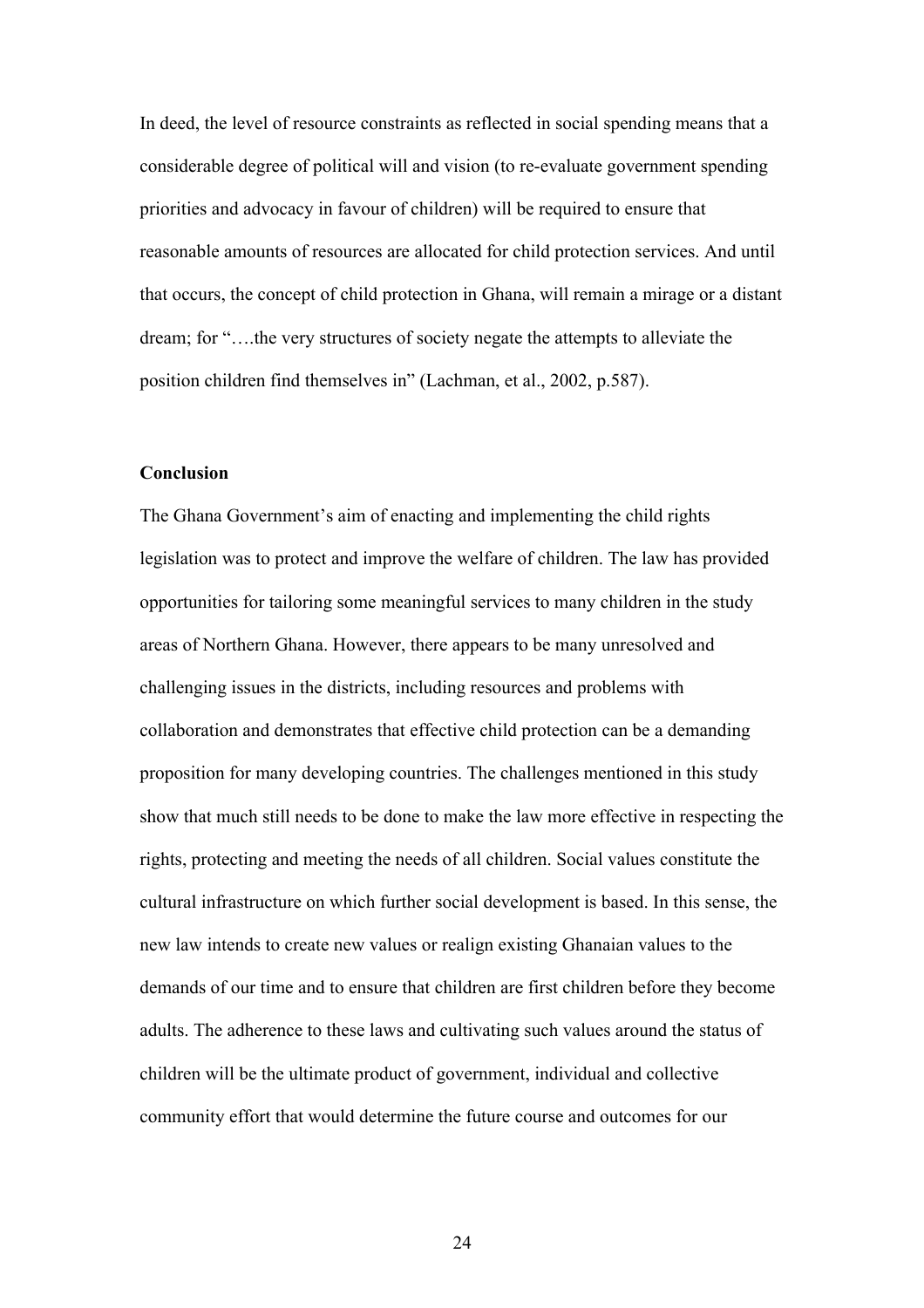children. The pragmatic reality though is that any appreciable success will also depend on the availability of resources to support the implementation agencies.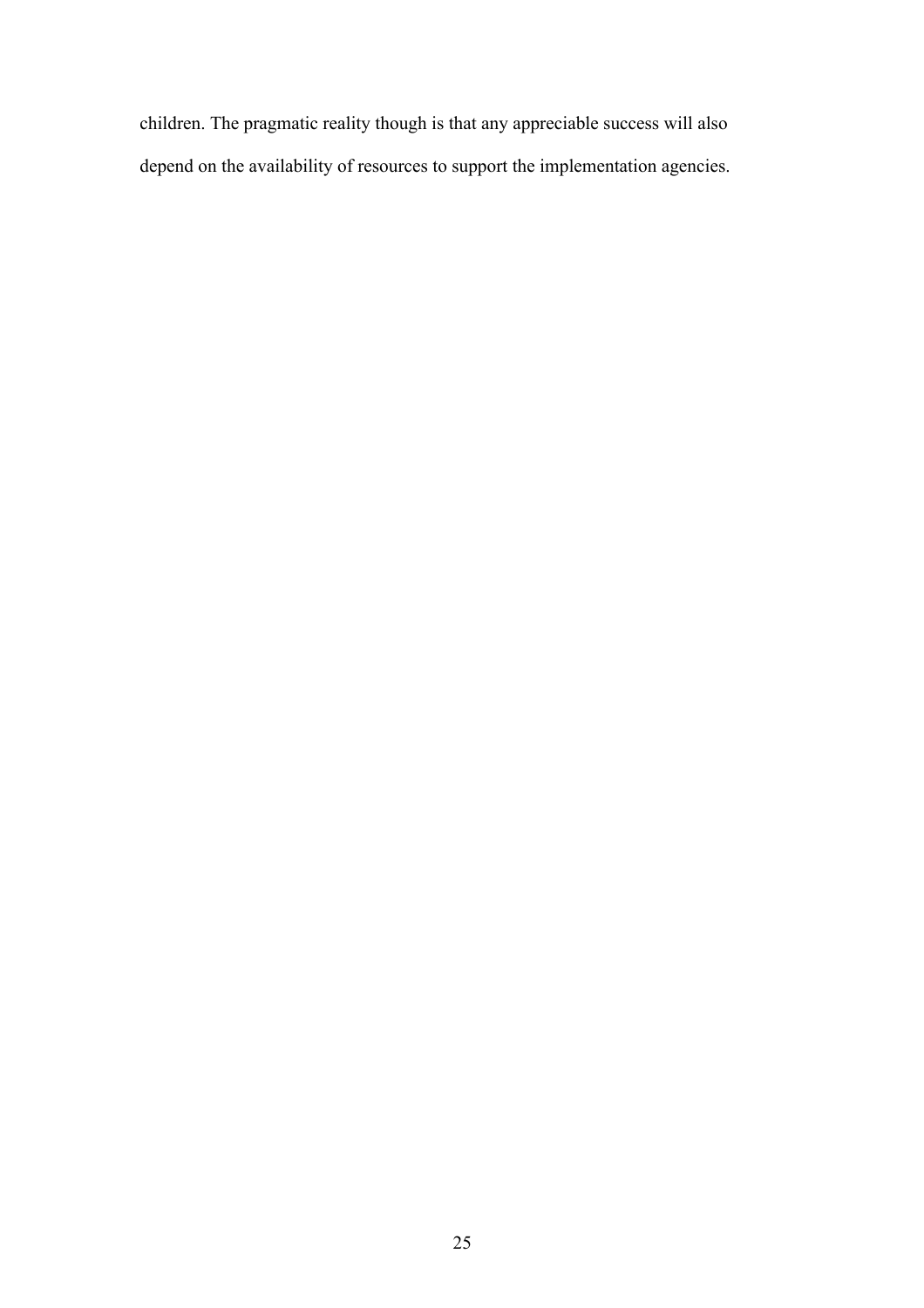## **References**

Cook, P.S. (1978). Childrearing, culture and mental health: Exploring an ethologicalevolutionary perspective in child psychiatry and preventive mental health with particular reference to two contrasting approaches to early childrearing *Med. Journal of Australia. Spec. Supp.,* 2, p. 3-14.

Deaux, K., Dane, C. F. & Wrightsman, S. L. (1993) *Social psychology in the 90's.* (6<sup>th</sup> Ed). Pacific Grove, California: Brooks & Cole Publishing.

Department of Children, Tamale, (2007), *Interview*, 14 September 2007.

Dunleavy, P. (1982) Professions and policy change: Notes toward a model of ideological corporatism, *Public Administration Bulletin,* 36: 3-16.

Dunshire, A. (1990*) Implementation in bureaucracy*. Oxford: Martin Robertson Publishing.

Foster, M. & Norton A. (2000) Poverty in Ghana and the Policy Implications, summary note submitted to NDPC poverty monitoring unit In M. Foster and D. Zormelo (April 2002) *How*, *When and Why does Poverty get Budget Priority Poverty Reduction Strategy and Public Expenditure in Ghana: Case Study 2.* Working Paper 164, Overseas Development Institute, London, UK.

Ghana Education Service (2004) *Annual Report 2004*- Accra, Ghana.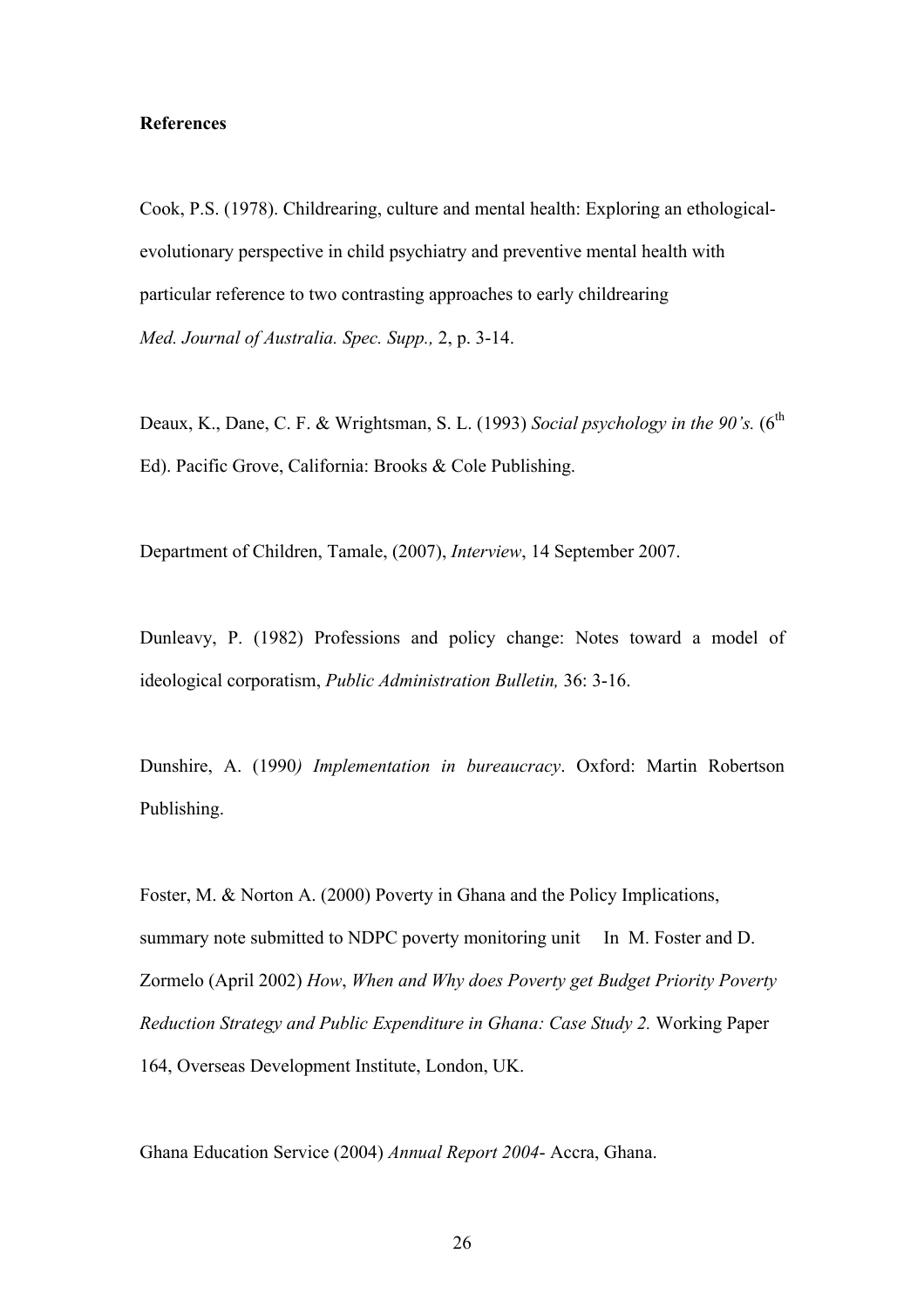Ghana NGO Coalition on the Rights of the Child (2005) *The Ghana NGO report to the UN committee on the rights of the child: On implementation of the convention of the rights of the child by the Republic of Ghana.* Retrieved 12 September, 2007 from http://www.crin.org/docs/Ghana\_GNCRC\_ngo\_report.doc

Ghana Statistical Service (2003) The 2003 Core Welfare Indicators Questionnaire (CWIQ) Survey, Ghana: National Summary. Retrieved 19 /5/08 from http://www.ndpc.gov.gh/pdf/NationalRegional.pdf

Ghana Statistical Service (2006). Population Report, GSS, Accra.

Government of Ghana. (1998) *Children's Act 1998 (Act 560*), Government of Ghana, Accra.

Government of Ghana (1992) "The National Plan of Action: The Child Cannot Wait" *Accra* 

Government of Ghana (1995) The Program for Free Compulsory Universal Basic Education (FCUBE) by the Year 2005. *Accra Ghana*

Hjern, B. & Porter, D. O. (1981) 'Implementation Structures: A New Unit of Administrative Analysis'. *Organization Studies*, 2/3: 211-227.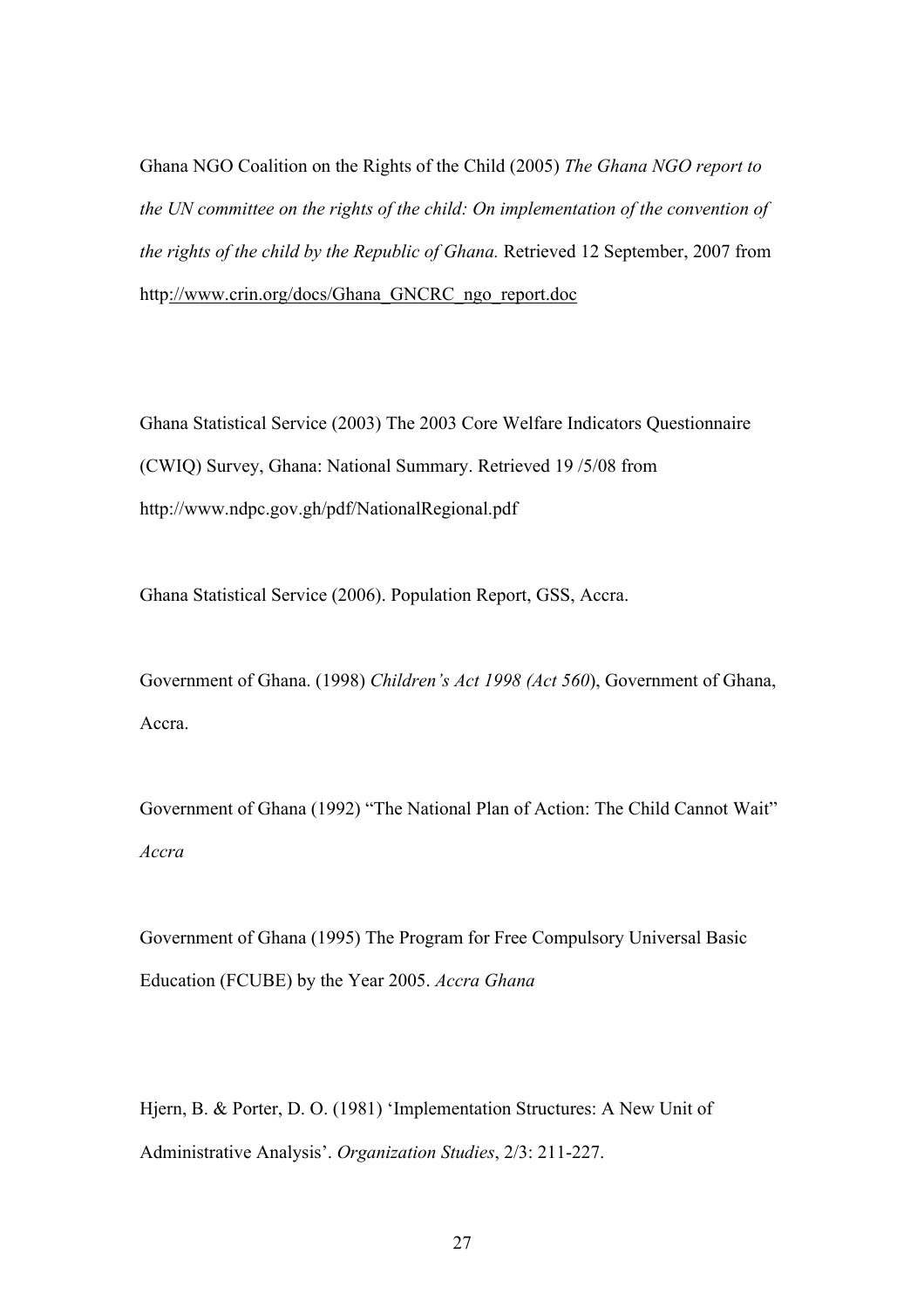Hogwood, B.W. & Gunn, L.A. (1984) *Policy Analysis for the Real World*. Oxford: Oxford University Press

Hood, C. (1976) *The Limits of Administration*. London: John Wiley and Sons.

Human Rights Watch (2003) India: Child Labor Law Welcomed, But Needs Enforcing.

Retrieved 16/5/08 from http://hrw.org/english/docs/2006/10/04/india14264.htm

 Jacobs, G. & Cleveland, H. (1999) Social Development Theory. Retrieved 27/11/2007 from http://www.icpd.org/development\_theory/SocialDevTheory.htm

Kuyini, A.A.B. (1998) *The Ghana Community-Based Rehabilitation Programme: An outsider assessment of programme implementation and functioning in Northern Ghana.* Unpublished M. Phil Thesis, University of Cape Coast, Ghana.

Kuyini, A.B., Alhassan, A.R., Tollerud, I., Weld, H., & Haruna, I. (2009) Traditional Foster Care in Northern Ghana**:** The Experiences and Views of Children, Carers and Adults in Tamale*. Child and Family Social Work Journal (Online, March 2009)*

Lachman, P., Poblete, X., Ebigbo, P.O., Nyandiya-Bundy, S., Bundy, R.P., Killian, B & Doek, J. (2002) The effect of poverty on child protection in Africa. *Child Abuse & Neglect*, 26, 6-7, 587-617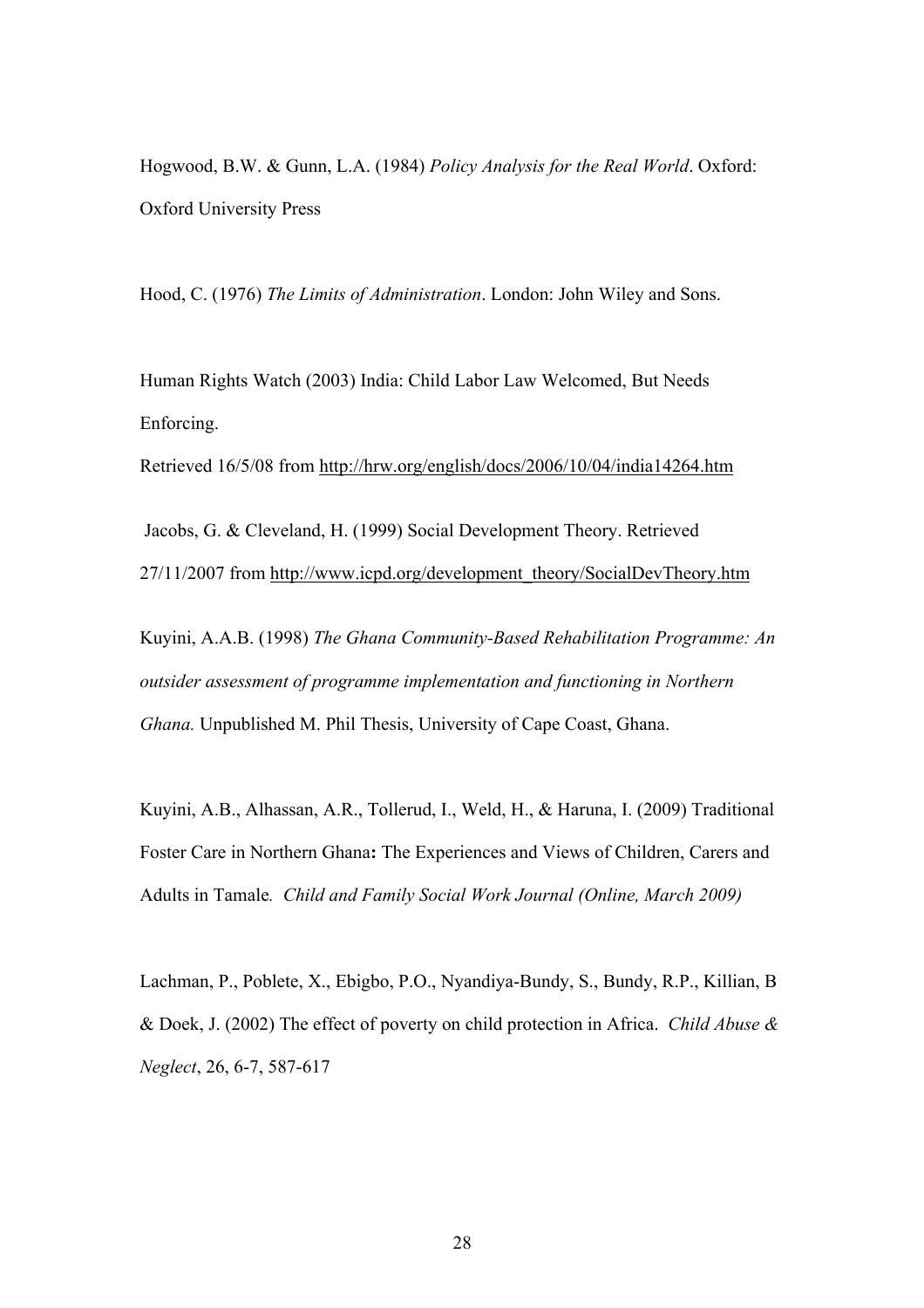Lynn, L.E. (1996) 'Assume a Network: Reforming Mental Health Services in Illinois', *Journal of Public Administration Research and Theory*. 6 (2): 297-314.

Ministry of Education (1996) *Basic Education Sector Improvement Program. Policy Document*. Ministry of Education, Accra, Ghana

Ministry of Education (1998) *Education Sector Strategic Plan: 1999-2000*. Ministry of Education, Accra, Ghana

Ministry of Employment and Social Welfare. *Annual Report, 1999,* Accra, Ghana.

Ministry of Health (1999) *Health Sector 5 year Program of Work, 1999-2001*. Joint MOH and Health Partners 1998 Review', Ministry of Health., Accra Ghana.

Ministry of Health & UNICEF (1994) *Infant Child and Maternal Mortality Study in Ghana.* Ministry of Health & UNICEF, Accra, Ghana.

Ministry of Health and University of Ghana (1995) The study and control of Iodine deficiency Disorders in Ghana. In UNICEF- Ghana (2000), *Situation Analysis of Children and Women in Ghana.* UNICEF –Ghana, Accra

Ofori-Addo, L. (1994) The Community-based Rehabilitation Programme in Ghana: In UNESCO, (1994) *Examples of good practice in special needs education & community-based programmes.* UNESCO.